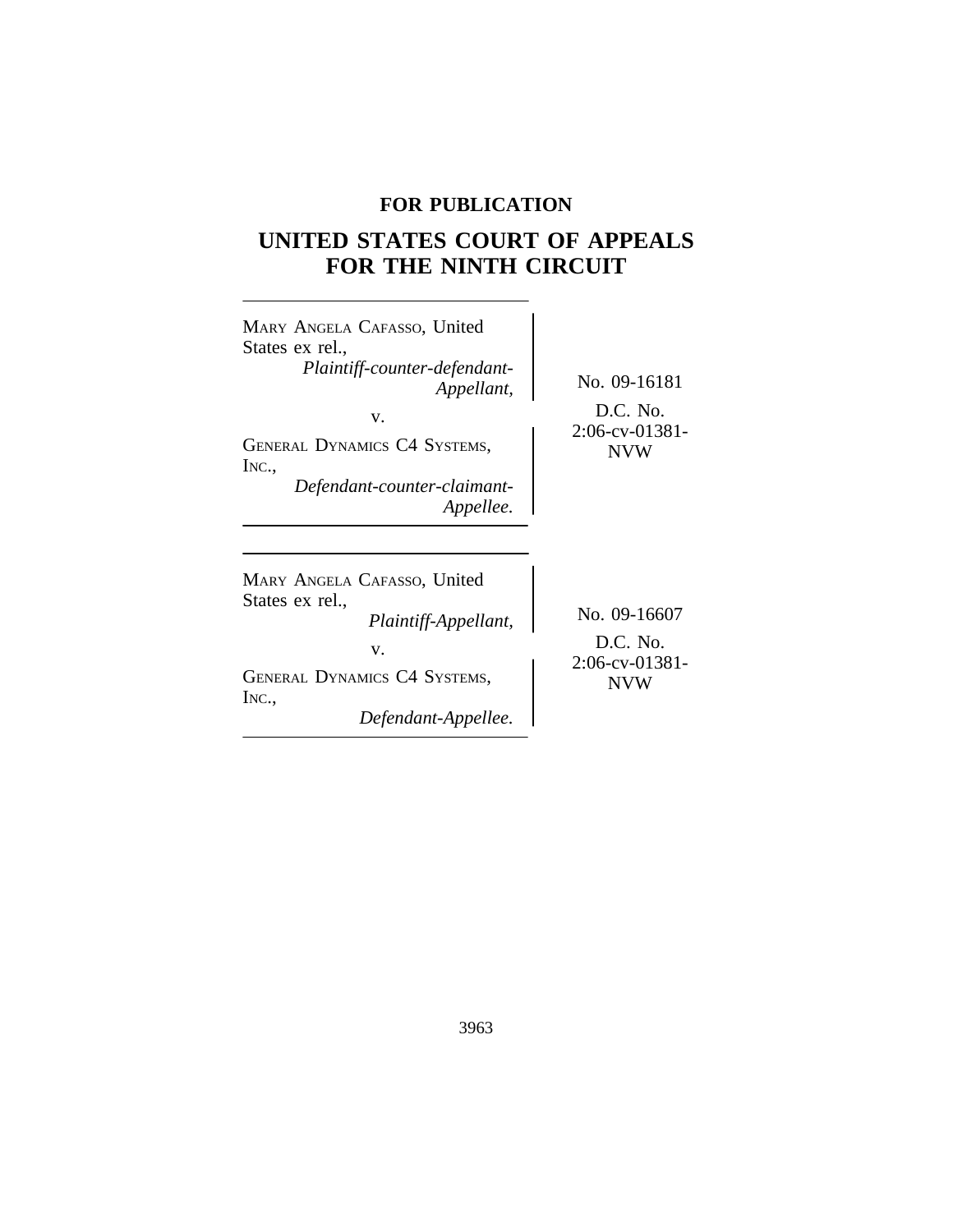| MARY ANGELA CAFASSO, United<br>States, ex rel.,<br>Plaintiff-counter-defendant-<br>Appellant, | No. 09-17710                               |
|-----------------------------------------------------------------------------------------------|--------------------------------------------|
| v.<br><b>GENERAL DYNAMICS CORPORATION,</b><br>Defendant-Appellee,                             | $D.C.$ No.<br>2:06-cv-01381-<br><b>NVW</b> |
| <b>GENERAL DYNAMICS C4 SYSTEMS,</b><br>INC.,<br>Defendant-counter-claimant-<br>Appellee.      | <b>OPINION</b>                             |

Appeal from the United States District Court for the District of Arizona Neil V. Wake, District Judge, Presiding

Argued and Submitted November 3, 2010—San Francisco, California

Filed March 24, 2011

Before: Ronald M. Gould and Consuelo M. Callahan, Circuit Judges, and Morrison C. England, Jr., District Judge.\*

Opinion by Judge Gould

<sup>\*</sup>The Honorable Morrison C. England, Jr., District Judge for the U.S. District Court for Eastern California, Sacramento, sitting by designation.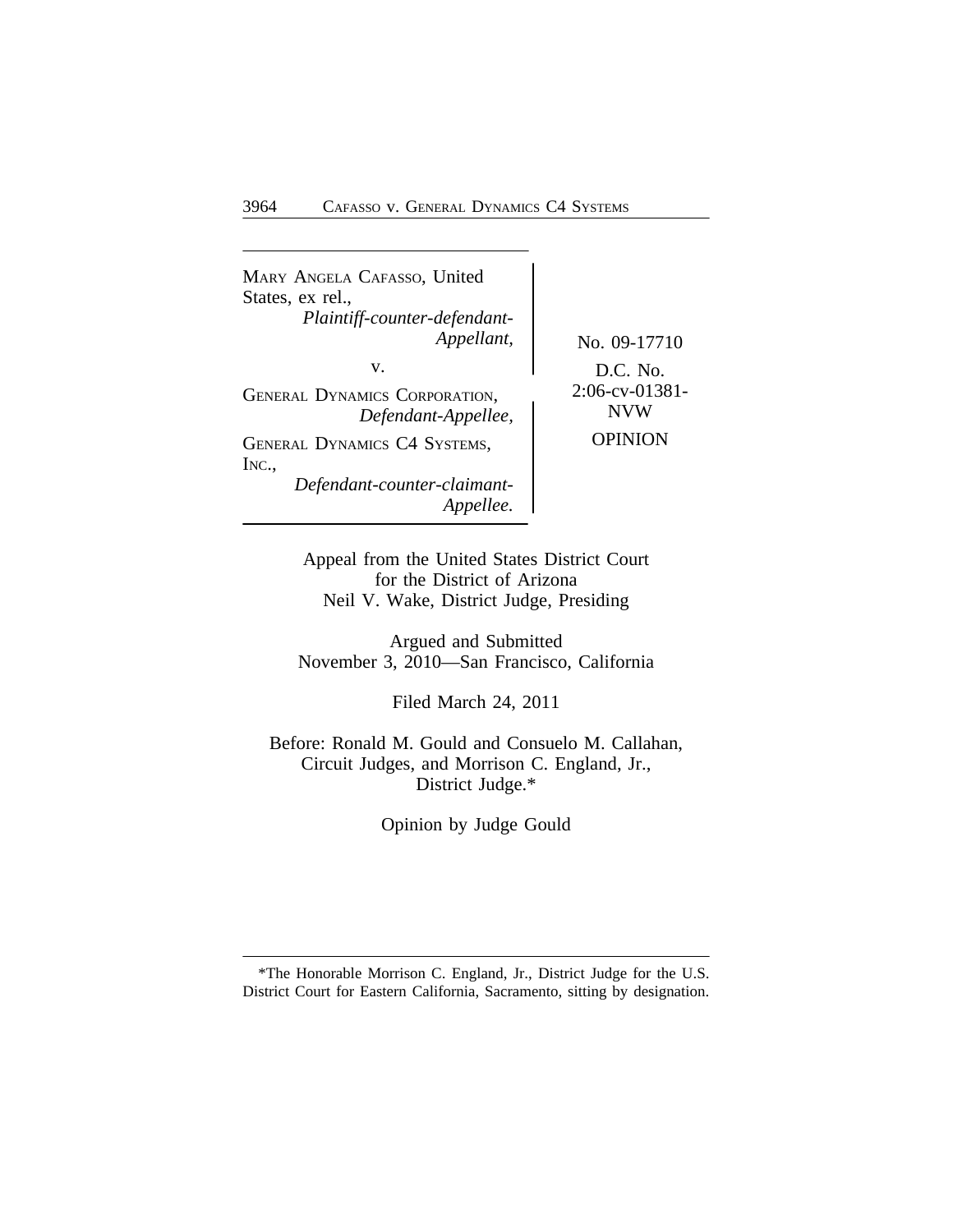## **COUNSEL**

Mike Bothwell (argued), Julie Keeton Bracker, and Richard J. Harris, Roswell, Georgia; Thomas Rogers, Phoenix, Arizona; for plaintiff-appellant Mary Angela Cafasso.

Mark G. Kisicki (argued), Lawrence Allen Katz, Peter S. Kozinets, and Thomas Michael Stanek, Phoenix, Arizona; J. William Koegel, Washington, DC; for defendant-appellee General Dynamics C4 Systems, Inc.

#### **OPINION**

GOULD, Circuit Judge:

In this False Claims Act ("FCA") appeal, relator Mary Cafasso challenges orders of the district court dismissing her qui tam complaint, rejecting her proposed amended pleading, granting summary judgment on remaining claims, and awarding attorneys' fees.**<sup>1</sup>** We have jurisdiction pursuant to 28 U.S.C. § 1291, and we affirm.

**<sup>1</sup>**Congress amended the FCA in May 2009 by enacting the Fraud Enforcement and Recovery Act, Pub. L. No. 111-21, § 4, 123 Stat. 1617, 1621 (2009). These amendments do not apply retroactively to this case. *See Hopper v. Solvay Pharms., Inc.*, 588 F.3d 1318, 1327 n.3 (11th Cir. 2009) (explaining non-retroactivity of FCA amendments).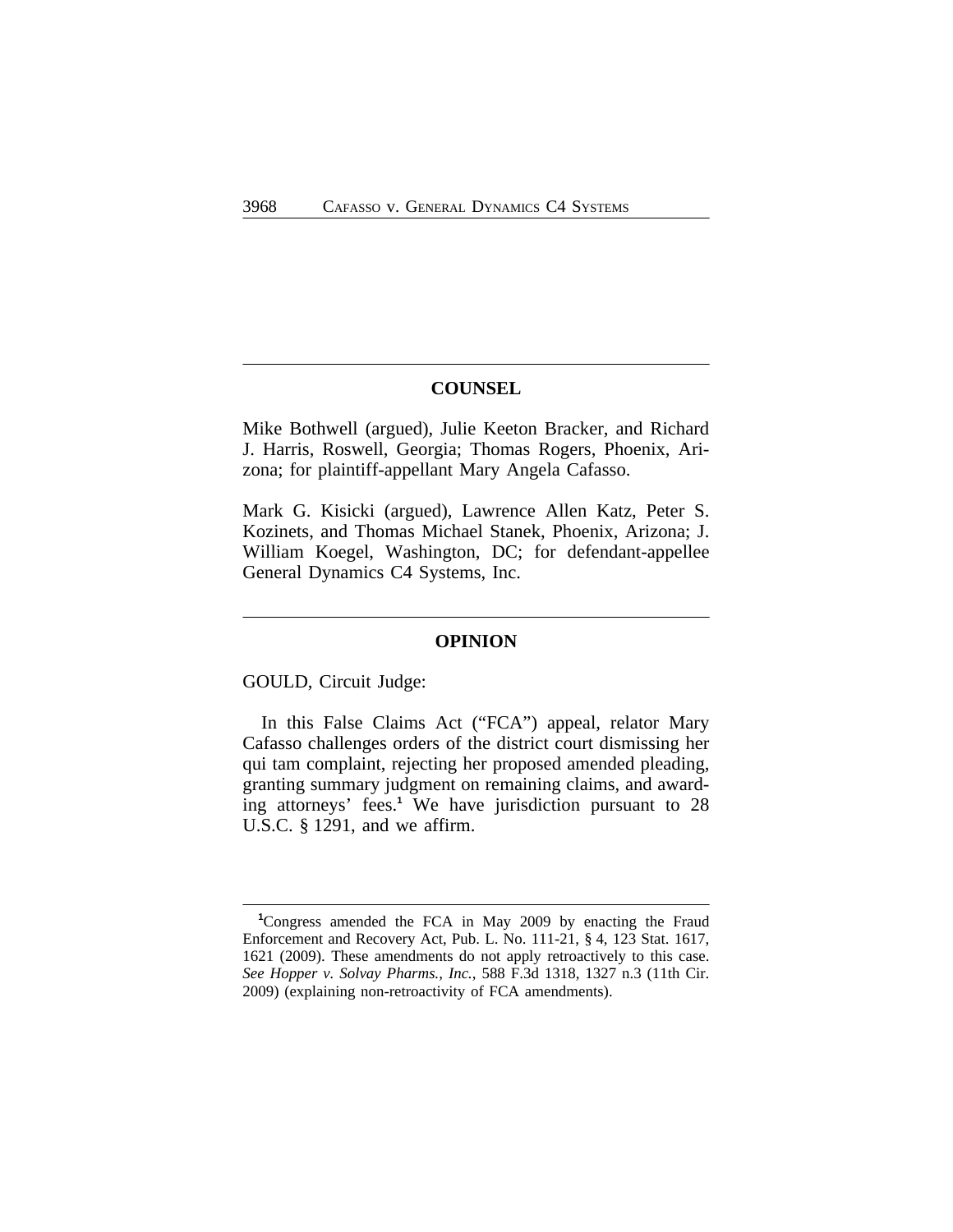**I**

Cafasso alleges that her former employer General Dynamics C4 Systems ("GDC4S"), a technology company that services the military, defrauded the government by withholding disclosure of new inventions which, GDC4S had agreed by contract, the government had rights to use and license. Cafasso discovered the alleged fraud, according to her complaint, and made repeated inquiries and requests for internal audits. She claims that as a result of her activities in that regard, GDC4S retaliated against her by eliminating her department and position. GDC4S denies those allegations.

After learning that her job would be terminated but before leaving GDC4S, Cafasso copied almost eleven gigabytes of data from company computers in anticipation of bringing a qui tam action. Within days of her departure, GDC4S realized that she had taken thousands of its internal documents. GDC4S filed suit in state court seeking to recover documents that it believed Cafasso took in violation of a confidentiality agreement that she executed when her employment began. The state court issued a temporary restraining order ("TRO") that required Cafasso to return the electronic files that she removed from GDC4S.

Two days later, Cafasso filed this qui tam action in federal district court with a conclusory six-page complaint. The complaint alleged FCA violations and retaliation. The district judge, at Cafasso's request, issued orders sealing the case and permitting Cafasso to inform the state court of the pendency of the qui tam action. With the orders and sealed complaint in-hand, Cafasso presented the state court with an ex parte request to lift the TRO, which the state court granted. The state court also stayed the state action in its entirety, although the Arizona Court of Appeals later reversed both orders. When the district court learned that Cafasso had used its orders to disrupt the state court suit, it vacated the orders that it had issued. GDC4S was then served with the complaint and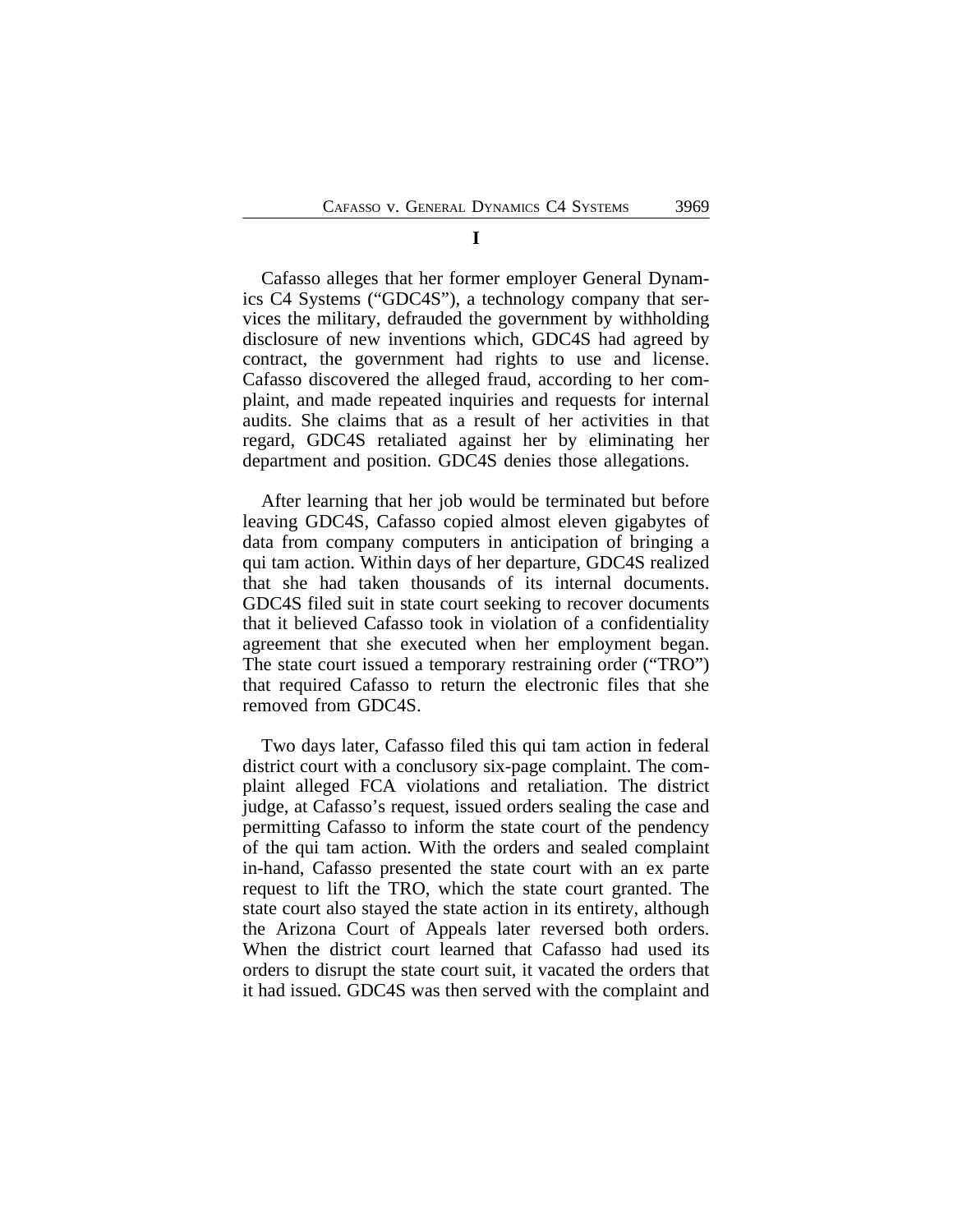filed an answer and counterclaim. That counterclaim alleged, among other things, that Cafasso's appropriation of GDC4S's electronic files breached her confidentiality agreement with the company.

Continuing prosecution of the qui tam action, Cafasso lodged more specific allegations against GDC4S in an amended complaint. In response to GDC4S's objections about privileged information contained in that amended pleading, Cafasso filed a substitute amended complaint that struck the objectionable language. Around the same time, the United States announced that it would decline to intervene in the FCA action. Cafasso continued to litigate the matter in her own name.

The parties then began an acrimonious period of discovery. The district court's November 4, 2009, order recites numerous discovery abuses by Cafasso. Specifically, Cafasso refused to identify which documents, of the thousands she had appropriated, actually supported her claim or were privileged. Further, Cafasso sought discovery into 110 inventions that were not mentioned in her complaint, which the court prohibited. GDC4S asked by interrogatory that Cafasso "[i]dentify each specific provision of 31 U.S.C.  $\S 3729(a)(1)-(7)$  of the False Claims Act ('FCA') that you allege in paragraph 173 of the Substitute Amended Complaint that Defendant 'knowingly violated' . . . ." In response, Cafasso stated that she "has not made a claim as described in this Interrogatory, nor does the law require that she claim such to have been the case." Because Cafasso's answer to this interrogatory appeared to abandon her qui tam allegations, GDC4S promptly filed a motion for judgment on the pleadings pursuant to Federal Rule of Civil Procedure 12(c). Thereafter, Cafasso sought to file a 733-page second amended complaint, which the district court rejected for failing to state a "short and plain statement of the claim," as required by Federal Rule of Civil Procedure 8(a)(2). The district court granted GDC4S's motion for judg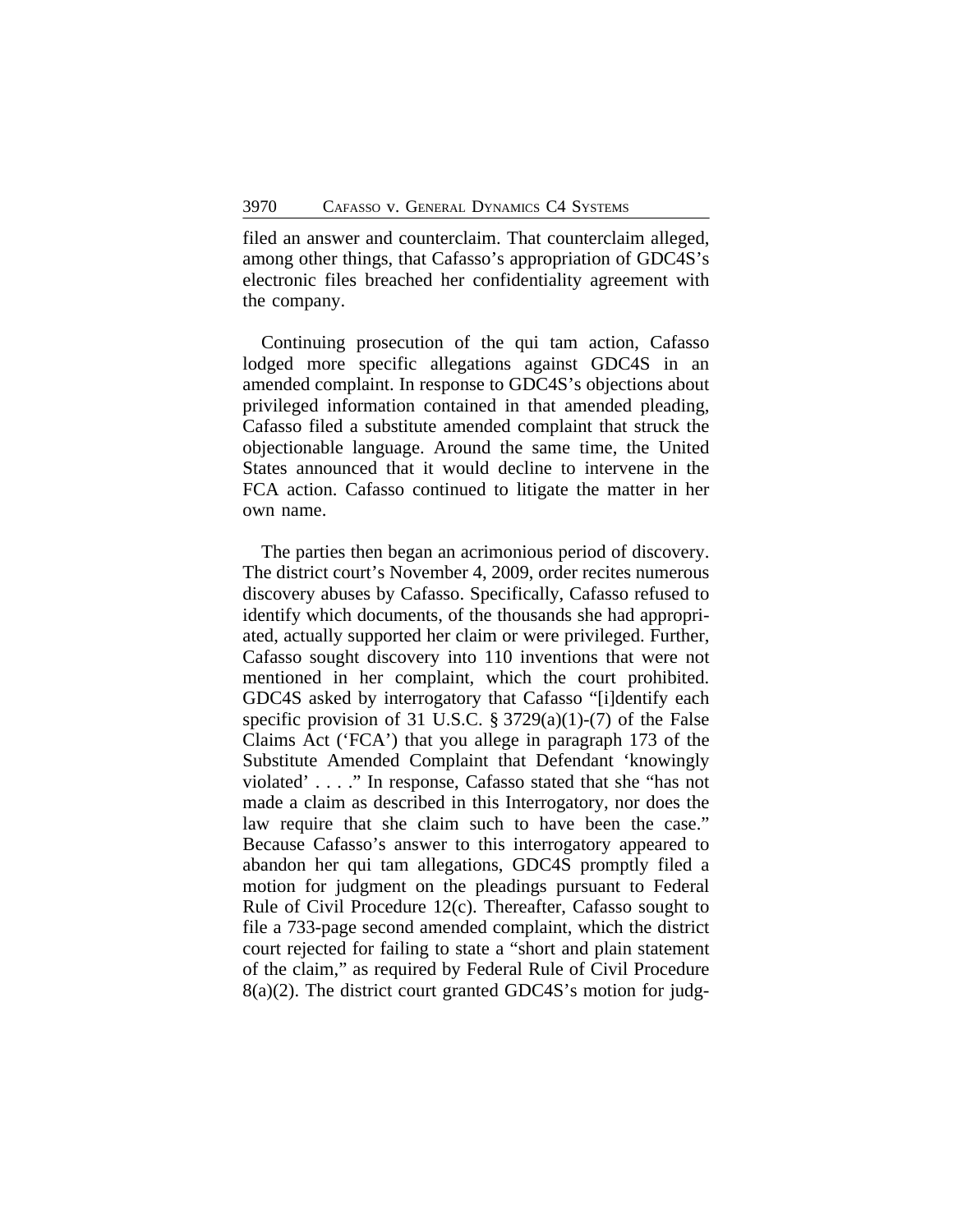ment on the pleadings. It then denied Cafasso's subsequent motion to amend her pleading.

Both parties moved for summary judgment on the remaining claims (Cafasso's retaliation claim against GDC4S, and GDC4S's counterclaims against Cafasso). GDC4S prevailed on both motions, and the district court entered judgment and a permanent injunction against Cafasso. GDC4S then moved for an award of attorneys' fees, which the district court granted in part.

This appeal followed.

### **II**

We first address the district court's dismissal of Cafasso's qui tam claim pursuant to Federal Rule of Civil Procedure 12(c). Our review is de novo. *Fleming v. Pickard*, 581 F.3d 922, 925 (9th Cir. 2009). When considering a Rule 12(c) dismissal, we must accept the facts as pled by the nonmovant, here, Cafasso. *Id*.; *see also Jenkins v. McKeithen*, 395 U.S. 411, 421 (1969) ("For the purposes of a motion to dismiss, the material allegations of the complaint are taken as admitted."). We caution that the facts set forth below have not been determined judicially, but are rather what we think to be a fair summary of the complaint's<sup>2</sup> allegations.

## **A**

Cafasso worked as the chief scientist/technologist at GDC4S, a technology company that services the military, and was so employed at the predecessor-company that was acquired by General Dynamics in 2001. As a participant in the Advanced Telecommunications & Information Distribution Research Program ("ATIRP"), GDC4S's predecessor-

**<sup>2</sup>**We review the dismissal of Cafasso's Substitute Amended Complaint. For simplicity, we refer to this pleading as the "complaint."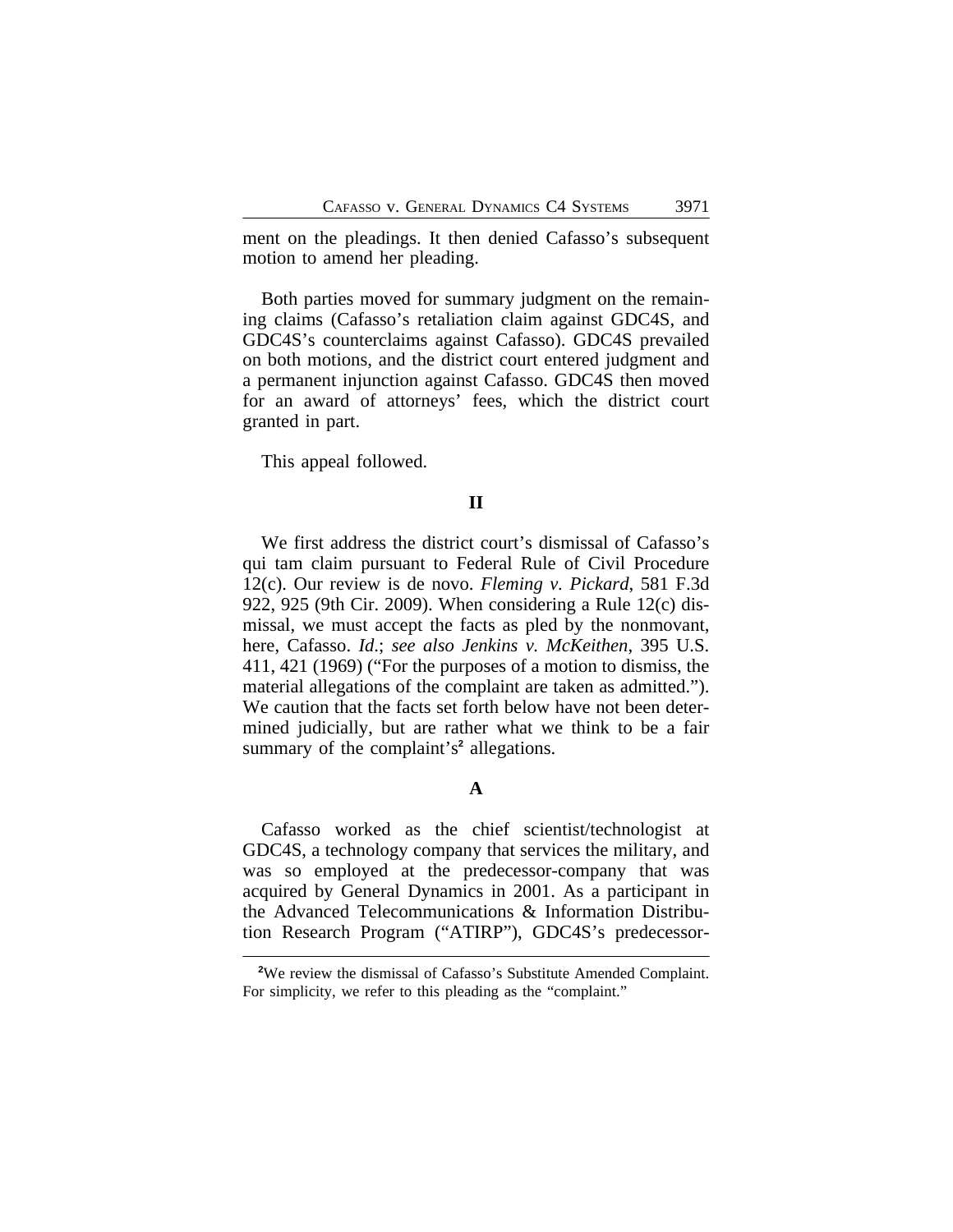company had contracted with the Army to assign to the United States certain rights to "subject inventions" developed in performance of military contracts. Specifically, ATIRP gives the government "license to practice or have practiced for or on behalf of the United States the subject invention throughout the world," and the right to require GDC4S to license the invention to anyone "upon terms that are reasonable under the circumstances." In other words, ATIRP grants the government the royalty-free right to use or have used on its behalf subject inventions, as well as the right to require GDC4S to license the inventions to another party (such as a competing contractor) on reasonable terms.

ATIRP also requires timely disclosure of applicable new inventions to the government. Once it discloses a new invention, GDC4S may opt to retain title to the invention, subject to the government's right to use or have used on its behalf, and to require licensing of, the invention. If GDC4S chooses not to retain title to the invention, the government may assume title. Cafasso worked in the office that identified, documented, and protected GDC4S's intellectual property. Her responsibilities included ensuring that GDC4S complied with ATIRP's requirements by, among other things, disclosing new inventions to the Army.

In early 2004, Cafasso became aware of what she believed was a scheme to deprive the United States of its ATIRP rights to a new invention. GDC4S had applied for a patent for an invention known as GE04582, but the United States Patent and Trademark Office had preliminarily rejected that application subject to a response from GDC4S. Rather than responding to the Patent Office—and telling the government so that it could protect its rights in the invention by preparing its own response—GDC4S instead opted to abandon the patent application and, according to Cafasso, delayed before notifying the government in order to deprive it of the opportunity to prepare a response.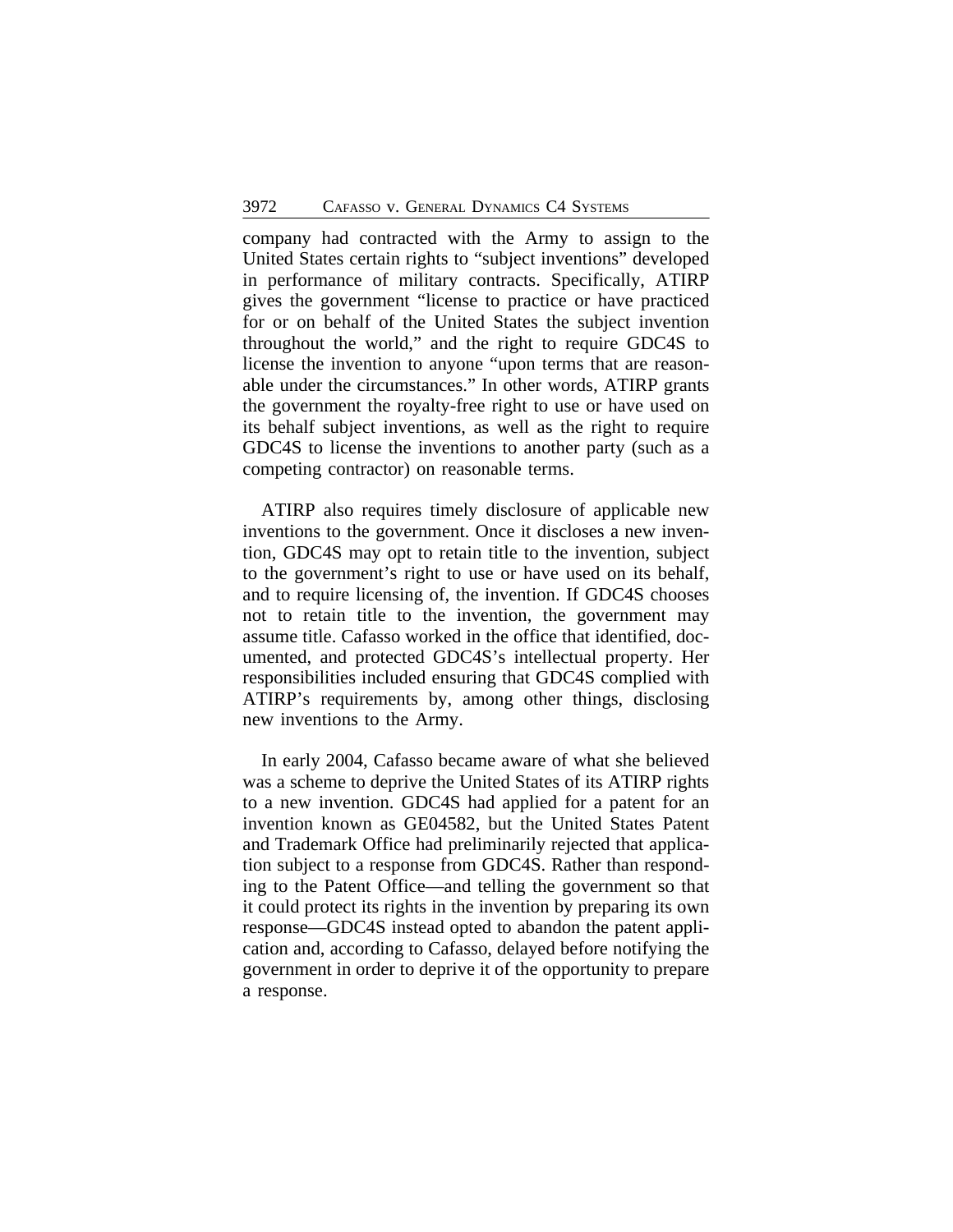Cafasso alleges that by refusing to prosecute its patent application, GDC4S had "claim[ed] ownership of . . . [the new] technology as [its] own trade secret," and had denied the United States an opportunity to protect its interest in the invention. Further, because GDC4S had not disclosed its newly invented technology to the government, competing contractors would not know to ask the government for permission to use the technology when bidding on later contracts. According to Cafasso, the government might therefore pay GDC4S or another contractor to invent technologies like GE04582 that either already had been invented or with respect to which the government already had the right to authorize its contractors to use free of charge. In other words, Cafasso alleges that the United States could potentially pay twice for the same technologies.

Cafasso reported her discovery about GE04582 to her supervisor and others in her office, but no corrective action was taken. Cafasso asked for an audit or internal review. No audit occurred. GDC4S thereafter eliminated the office in which Cafasso worked and terminated her employment, as well as that of her supervisor.**<sup>3</sup>** GDC4S maintains that this occurred as part of a routine corporate reorganization. Cafasso disputes this account, alleging that her termination was retaliatory.

After Cafasso was told that her position had been eliminated but before leaving GDC4S, she was tasked with performing due diligence in closing out the ATIRP contract. In performing this function, she contends, she discovered a number of other instances where new inventions had either not been properly disclosed to the United States, or where GDC4S had abandoned prosecution of its patent applications to the detriment of the government's rights to the invention.

<sup>&</sup>lt;sup>3</sup>We address the timing of these events more specifically in the part of our opinion evaluating Cafasso's appeal of the summary judgment on her retaliation claim. *See infra* part IV.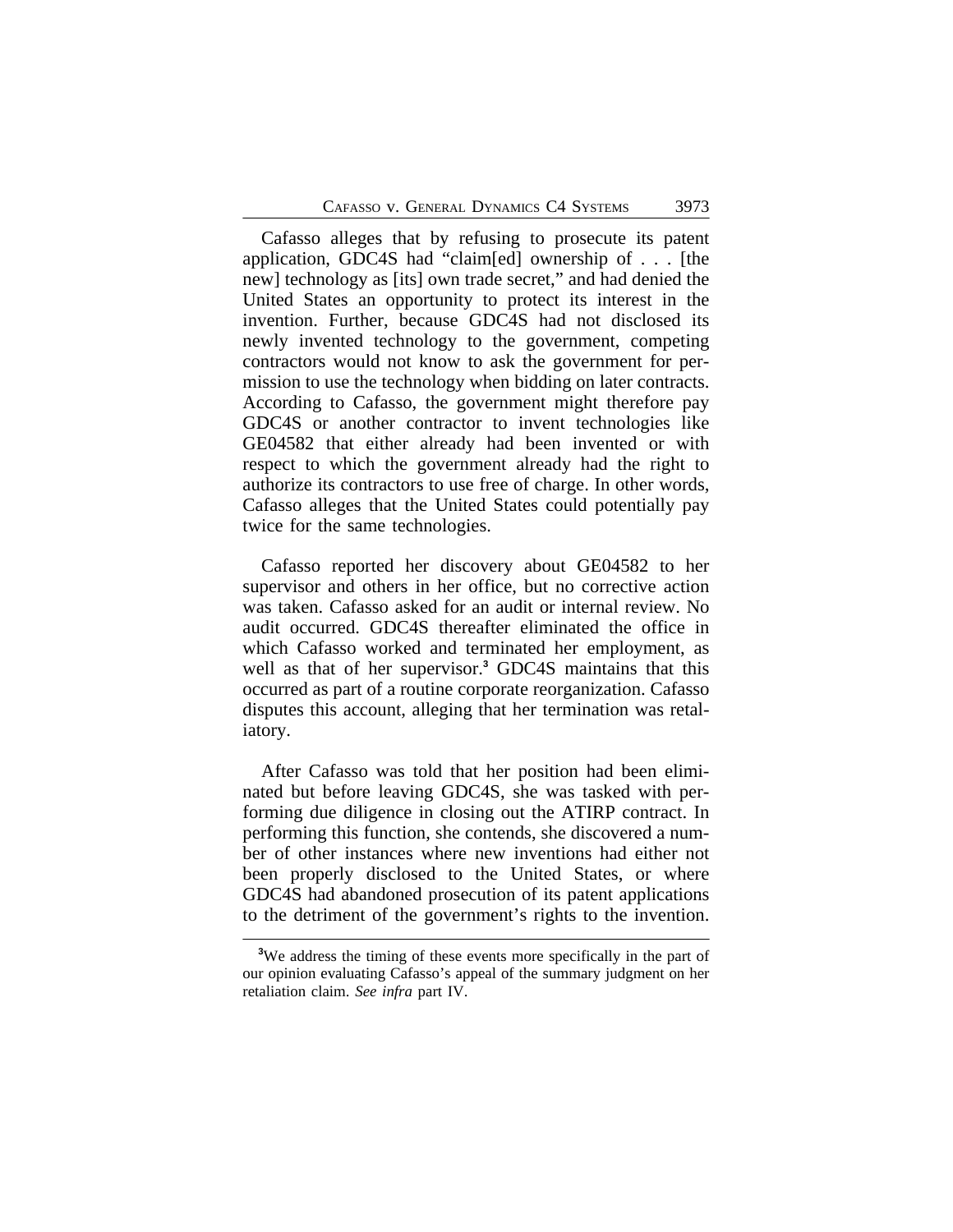Cafasso claims that GDC4S continues to deprive the United States of its rights to new inventions. She alleges that "[t]he scheme [is] implemented in two ways. For some inventions, the disclosure to the Government is made, but it is sketchy and insufficient. In other cases, [GDC4S] apparently has stopped submitting notification to the Government altogether."

**[1]** In reviewing the dismissal of a complaint, we inquire whether the complaint's factual allegations, together with all reasonable inferences, state a plausible claim for relief. *Ashcroft v. Iqbal*, 129 S. Ct. 1937, 1949-50 (2009).**<sup>4</sup>** The heightened pleading standard of Rule 9(b) governs FCA claims. *Bly-Magee v. California*, 236 F.3d 1014, 1018 (9th Cir. 2001). Rule 9(b) provides that "[i]n alleging fraud or mistake, a party must state with particularity the circumstances constituting fraud or mistake." Fed. R. Civ. P. 9(b). To satisfy Rule 9(b), a pleading must identify "the who, what, when, where, and how of the misconduct charged," as well as "what is false or misleading about [the purportedly fraudulent] statement, and why it is false." *Ebeid ex rel. United States v. Lungwitz*, 616 F.3d 993, 998 (9th Cir. 2010) (internal quotation marks and citations omitted).

**[2]** Until now, we have not had occasion explicitly to confirm that *Iqbal*'s plausibility requirement applies to claims subject to Rule 9(b). We have, however, said that "complaints alleging fraud must comply with both [Federal Rules of Civil

**B**

**<sup>4</sup>**Although *Iqbal* establishes the standard for deciding a Rule 12(b)(6) motion, we have said that Rule 12(c) is "functionally identical" to Rule 12(b)(6) and that "the same standard of review" applies to motions brought under either rule. *Dworkin v. Hustler Magazine Inc.*, 867 F.2d 1188, 1192 (9th Cir. 1989); *see also Gentilello v. Rege*, 627 F.3d 540, 544 (5th Cir. 2010) (applying *Iqbal* to a Rule 12(c) motion); *Albrecht v. Treon*, 617 F.3d 890, 893 (6th Cir. 2010) (same); *Johnson v. Rowley*, 569 F.3d 40, 43-44 (2d Cir. 2009) (same).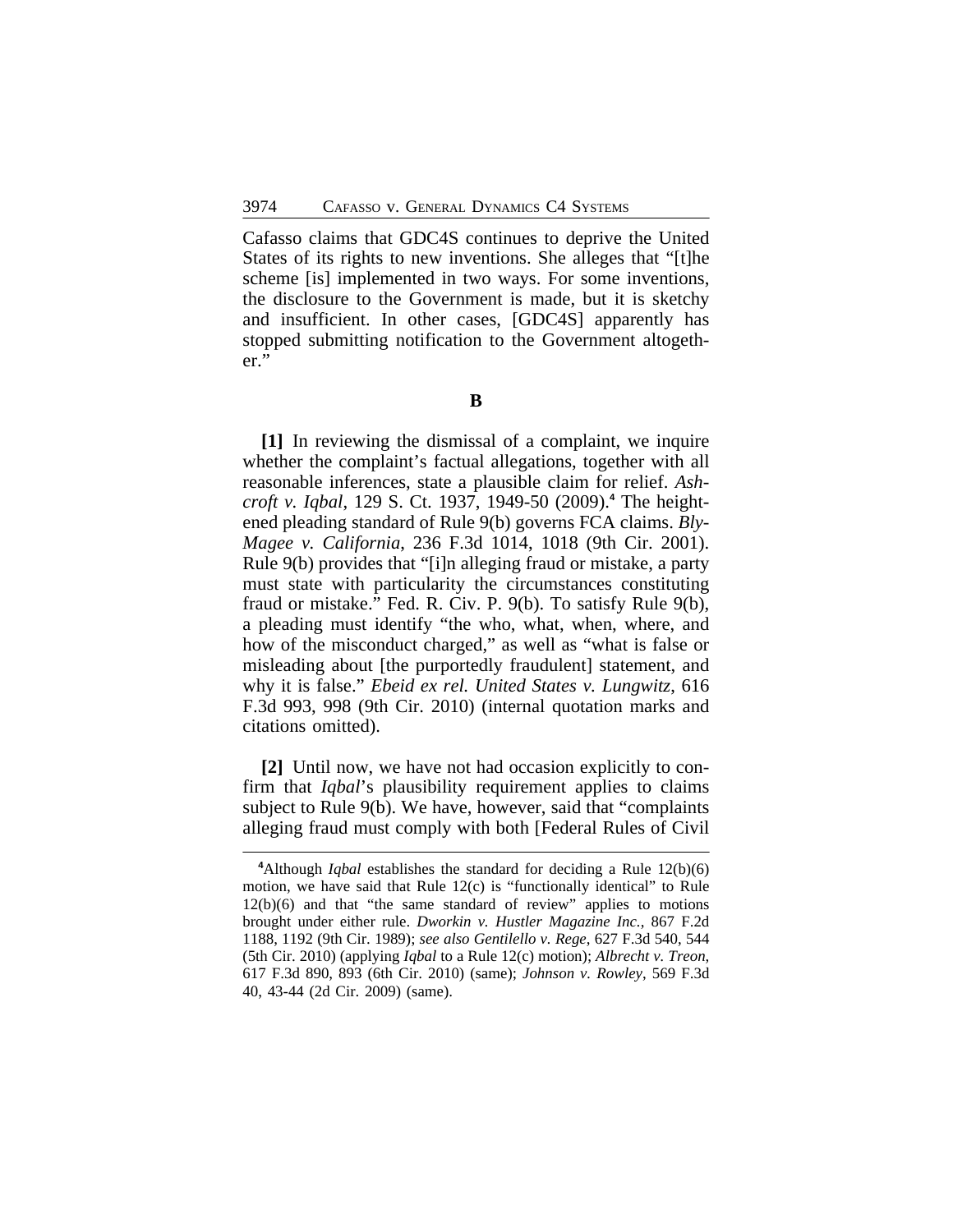Procedure] 8(a) *and* 9(b)." *Wagh v. Metris Direct, Inc.*, 363 F.3d 821, 828 (9th Cir. 2003), *overruled on other grounds by Odom v. Microsoft Corp.*, 486 F.3d 541, 551 (9th Cir. 2007) (en banc). Because Rule 8(a) requires the pleading of a plausible claim, *Iqbal*, 129 S. Ct. at 1949-50, we hold that claims of fraud or mistake—including FCA claims—must, in addition to pleading with particularity, also plead plausible allegations.**<sup>5</sup>** That is, the pleading must state "enough fact[s] to raise a reasonable expectation that discovery will reveal evidence of [the misconduct alleged]." *Bell Atlantic Corp. v. Twombly*, 550 U.S. 544, 556 (2007).**<sup>6</sup>**

**[3]** We next consider whether the qui tam claim stated in Cafasso's complaint is sufficiently particularized and plausible to avert dismissal. "It seems to be a fairly obvious notion that a False Claims Act suit ought to require a false claim." *United States ex rel. Aflatooni v. Kitsap Physicians Serv.*, 314 F.3d 995, 997 (9th Cir. 2002). "[T]he [FCA] attaches liability, not to the underlying fraudulent activity or to the government's wrongful payment, but to the 'claim for payment.' " *United States v. Rivera*, 55 F.3d 703, 709 (1st Cir. 1995). As

**C**

**<sup>5</sup>**This holding is consistent with the law of other circuits. *E.g.*, *United States ex rel. Lemmon v. Envirocare of Utah, Inc.*, 614 F.3d 1163, 1167 (10th Cir. 2010); *Am. Dental Ass'n v. Cigna Corp.*, 605 F.3d 1283, 1288-89 (11th Cir. 2010); *Reger Dev., LLC v. Nat'l City Bank*, 592 F.3d 759, 764 (7th Cir. 2010); *United States ex rel. Grubbs v. Kanneganti*, 565 F.3d 180, 185 (5th Cir. 2009).

**<sup>6</sup>** *Iqbal* and its "plausibility" standard have been the subject of serious and thoughtful criticism. *E.g.*, Arthur R. Miller, *From Conley to Twombly to Iqbal: A Double Play on the Federal Rules of Civil Procedure*, 60 Duke L.J. 1 (2010). Also, at least one state court has disagreed with the wisdom of *Iqbal* and declined to adopt its plausibility standard for state court pleadings. *McCurry v. Chevy Chase Bank, FSB*, 233 P.3d 861, 863-64 (Wash. 2010). Nonetheless, pleading requirements for the federal courts have departed from the traditional Rule 8 standard under *Conley v. Gibson*, 355 U.S. 41, 47-48 (1957); under *Iqbal*, the pleading standard has changed and plausibility is required.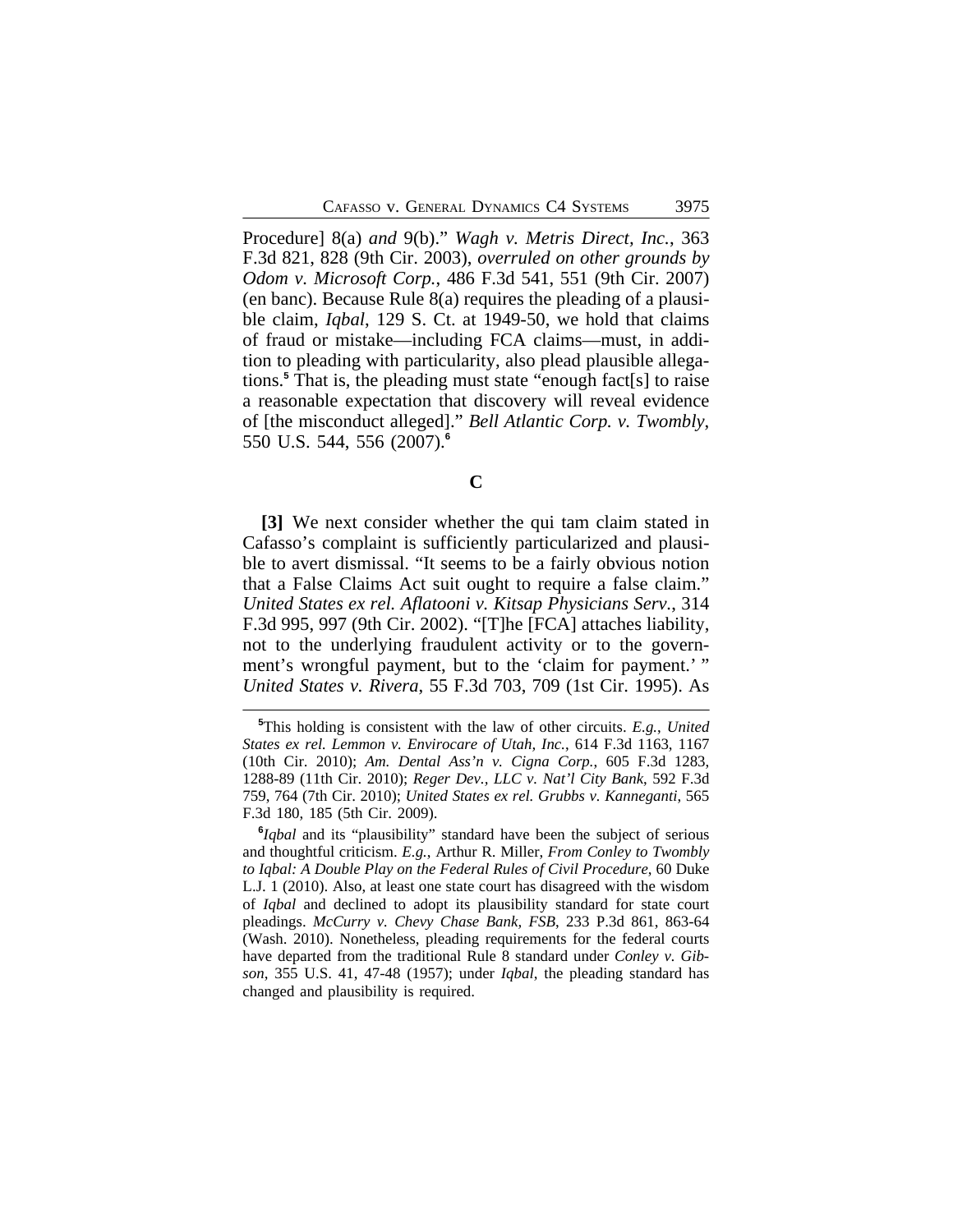we have said, "[A]n actual false claim is 'the *sine qua non* of a[n FCA] violation.' " *Aflatooni*, 314 F.3d at 1002 (quoting *United States ex rel. Clausen v. Lab. Corp. of Am.*, 290 F.3d 1301, 1311 (11th Cir. 2002)).**<sup>7</sup>**

**[4]** False claims contemplated by the FCA take many forms. Of seven types of actionable conduct listed in the FCA, only three require that the misconduct involve an actual demand for payment. 31 U.S.C.  $\S$ § 3729(a)(1)-(3). In the remaining categories, the "false claim" lies in the fraudulent use of a receipt, §§ 3729(a)(4)-(5), unauthorized purchase of government property, § 3729(a)(6), or use of a "false record or statement" to avoid payment to the government, § 3729(a)(7). We recently held that a request for reimbursement that falsely implied compliance with federal rules could constitute a false claim. *Ebeid*, 616 F.3d at 996. But to commit conduct actionable under the FCA, one must, in some way, falsely assert entitlement to obtain or retain government money or property.**<sup>8</sup>**

## Section 3729(a)(7) of the FCA—the "reverse false claims"

**<sup>7</sup>** *See also United States ex rel. Hendow v. Univ. of Phoenix*, 461 F.3d 1166, 1173 (9th Cir. 2006) ("[F]or a false statement or course of action to be actionable  $\dots$ , it is necessary that it involve an actual claim  $\dots$ ."); *United States ex rel. Hopper v. Anton*, 91 F.3d 1261, 1265 (9th Cir. 1996) ("The FCA . . . requires a false claim." (quoting the district court)).

**<sup>8</sup>**Cafasso confuses the FCA's requirement of a false claim with the concept of "presentment." In *United States v. Bourseau*, we held that relators bringing an action pursuant to § 3729(a)(7) need not allege that a claim was actually *presented* to the government, because it is sufficient to allege "that a defendant ma[d]e or use[d] a false record or statement in order to conceal, avoid or decrease an obligation to pay the government." 531 F.3d 1159, 1169 (9th Cir. 2008). Although it is not required that relators allege that a particular claim was actually *submitted* to the United States, this does not obviate the requirement that a fraudulent claim of some kind, presented or not, form the basis of FCA liability. *See Hagood v. Sonoma Cnty. Water Agency*, 81 F.3d 1465, 1479 (9th Cir. 1996) (rejecting a § 3729(a)(7) claim in part because the plaintiff had not established a false claim).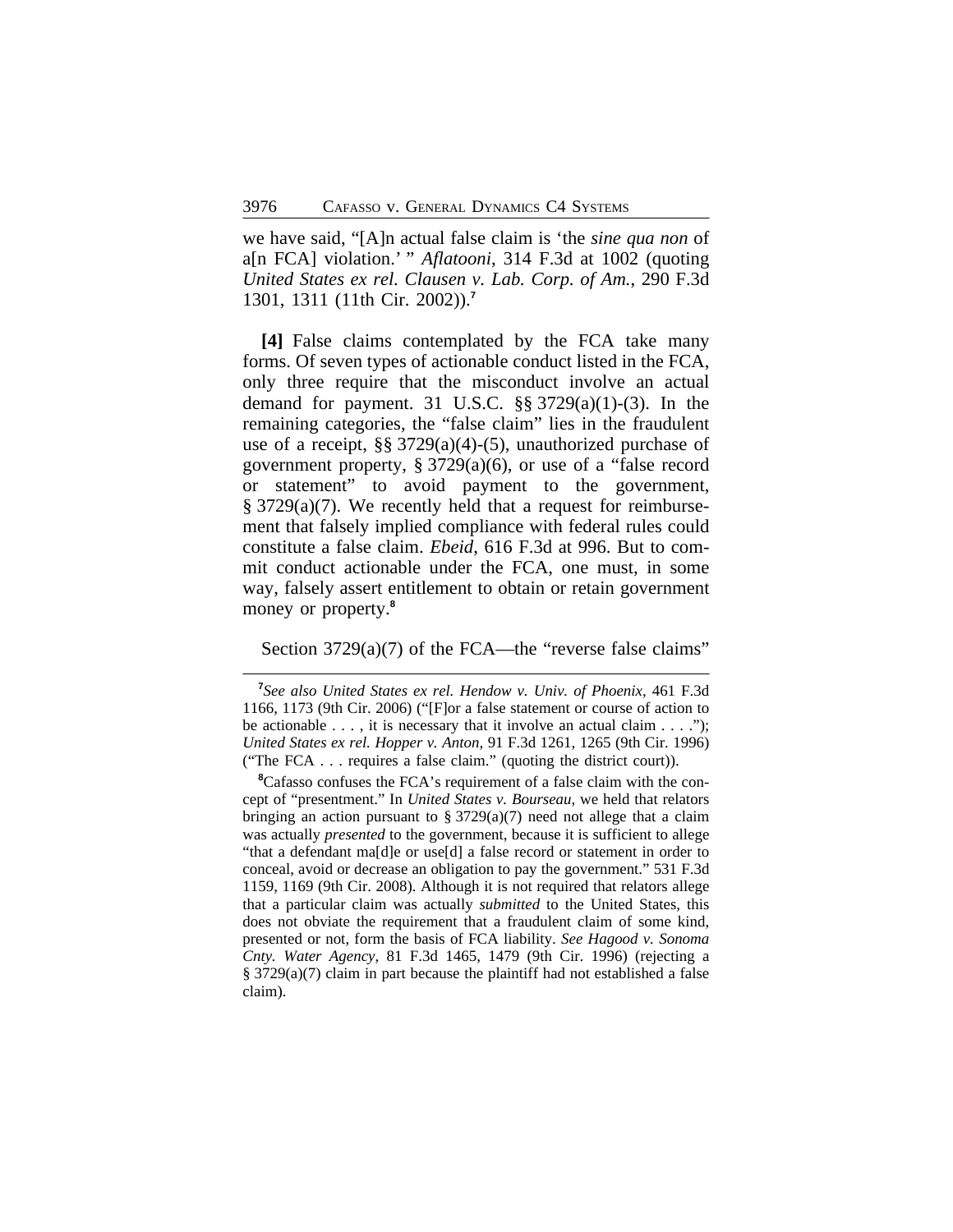provision—does not say otherwise. It makes actionable the knowing use of a "false record or statement to conceal, avoid, or decrease an obligation . . . to transmit money or property to the Government." § 3729(a)(7). This provision "attempts to provide that fraudulently reducing the amount owed to the government constitutes a false claim." 1 John T. Boese, *Civil False Claims & Qui Tam Actions*, § 2.01[K] at 2-56 (3d ed. 2010). In *United States v. Pemco Aeroplex, Inc.*, for example, the defendant, under an obligation to account for government property in its possession, purposely misidentified airplane parts worth more than two million dollars as scrap metal worth only \$1,875. 195 F.3d 1234, 1235-36 (11th Cir. 1999) (en banc). In reliance upon the misrepresentation, the United States allowed the defendant to purchase the parts for that deflated sum. *Id*. The "false claim" in *Pemco* was the inventory document fraudulently accounting for the value of government property. The "reverse false claims" provision does not eliminate or supplant the FCA's false claim requirement; it rather expands the meaning of a false claim to include statements to avoid paying a debt or returning property to the United States.

Cafasso's complaint alleges no false claim. While her pleading alleges that GDC4S's non-disclosure of new inventions deprived the United States of lower-cost services by third-party entities, it does not allege that GDC4S falsely asserted an entitlement to obtain or retain government money or property. It does not allege that GDC4S made a demand for payment, fraudulently used a receipt, participated in an unauthorized purchase of government property, or used a false record or statement.

**[5]** We consider whether, in the absence of pleading false claims, the complaint warrants an inference that false claims were part of the scheme alleged. *Ebeid*, 616 F.3d at 998-99. In assessing the plausibility of an inference, we "draw on [our] judicial experience and common sense," *Iqbal*, 129 S. Ct. at 1950, and consider " 'obvious alternative explana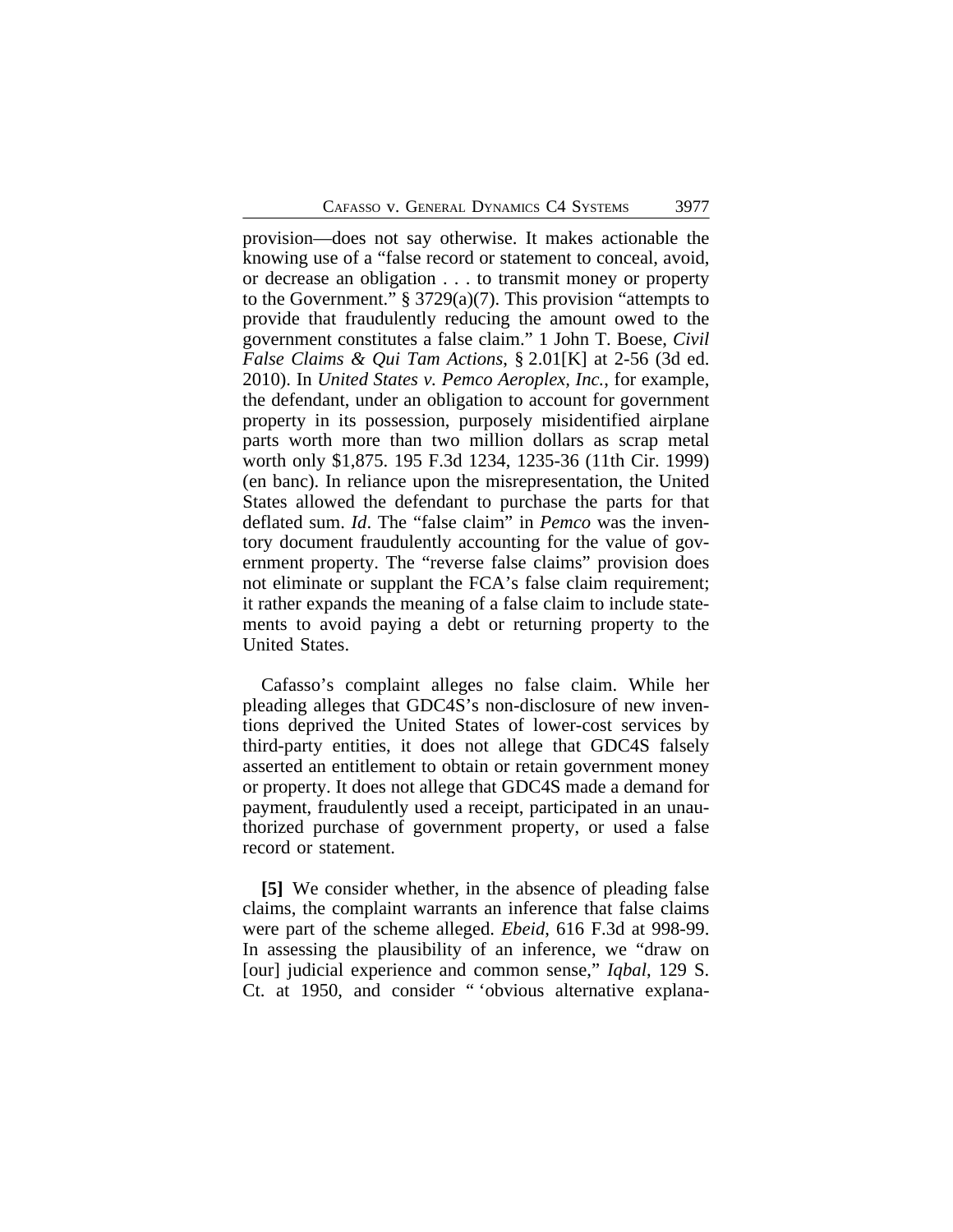tion[s],' " *id.* at 1952 (quoting *Twombly*, 550 U.S. at 567). According to her complaint, Cafasso had worked in the office tasked with ensuring ATIRP compliance since the predecessor-company's acquisition in 2001. Even after she began to suspect fraud, she was responsible for reviewing ATIRP-related documents to conclude GDC4S's participation in the contract. Despite access to GDC4S records, as detailed in her complaint, she does not identify a single "false or fraudulent claim for payment,"  $\S 3729(a)(1)$ , "false record or statement," § 3729(a)(2), (7), "document certifying receipt of property," § 3729(a)(5), or any other qualifying false claim. Assuming the truth of Cafasso's factual averments, an "obvious alternative explanation" of GDC4S's conduct is that it withheld disclosure of new inventions so it could continue to use them as trade secrets, which might be a breach of contract but not a fraudulent claim.**<sup>9</sup>** In light of Cafasso's failure to identify any particular false claims or their attendant circumstances, as well as the "obvious alternative explanation" that no false claims occurred, we will not draw the unwarranted and implausible inference that discovery will reveal evidence of such false claims.

**[6]** Cafasso tries to save her complaint by arguing that GDC4S may have charged the government directly for use of intellectual property that the government already had the right to use free of charge. But Cafasso's pleading contains none of

<sup>&</sup>lt;sup>9</sup>As previously discussed, ATIRP grants the government the royaltyfree right to use or have used on its behalf subject inventions, as well as the right to require the contractor to license the invention to another party on reasonable terms. To the extent that Cafasso's complaint may be construed to allege that GDC4S charged third-party contractors for their use of inventions that should have been, but were not, disclosed pursuant to ATIRP, the complaint contains no particular circumstances of any such charges, as required by Rule 9(b). Further, even if this allegation had been pled with sufficient specificity, it is not clear that the scheme would have involved any false claims, or that the scheme would have been genuinely fraudulent given ATIRP's contemplation that third-party contractors would pay to license GDC4S inventions on reasonable terms.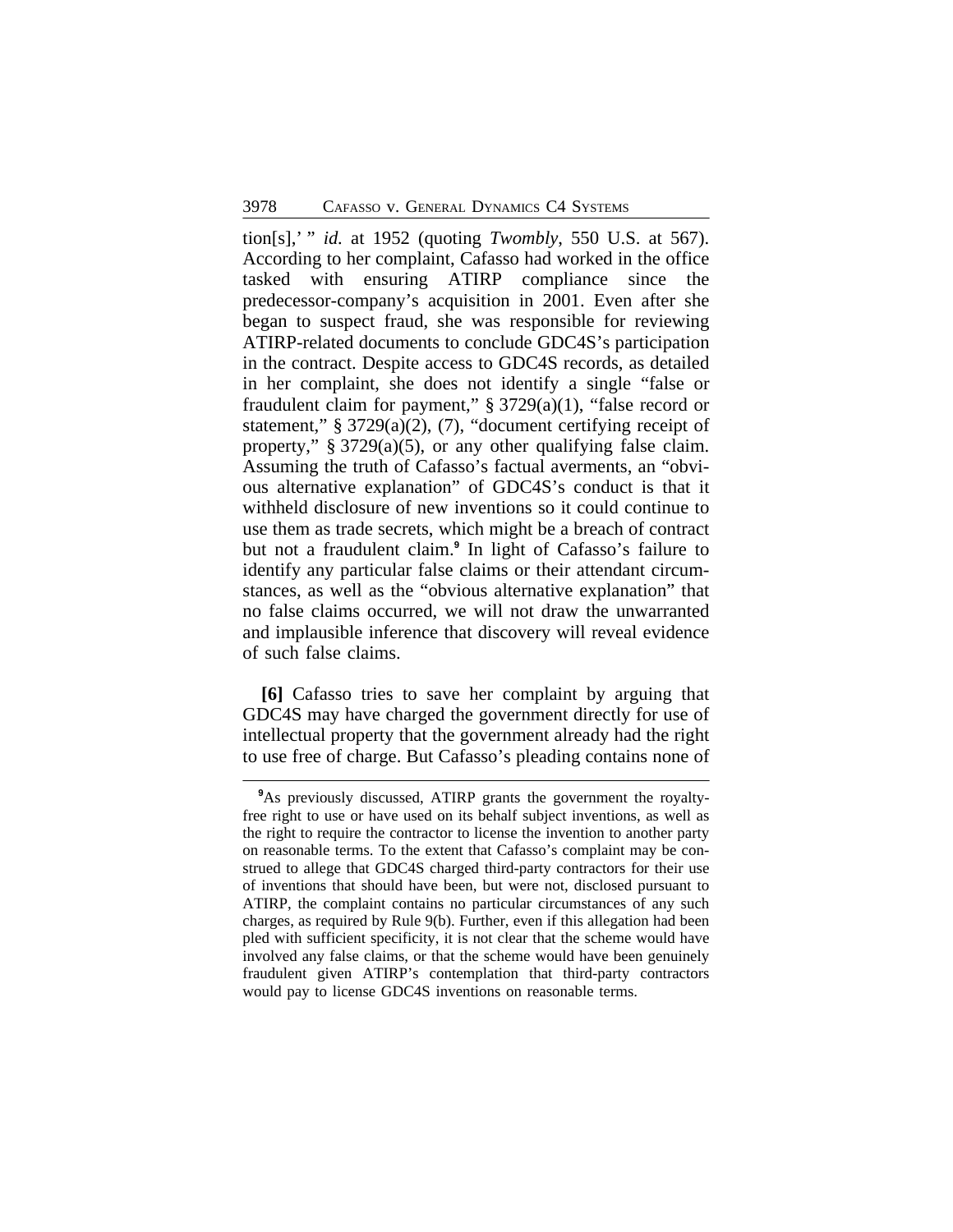the "circumstances" attendant to this alleged fraudulent conduct. Fed. R. Civ. P. 9(b). As the district court correctly observed, "The pleading does not allege . . . when GDC4S 'charged' the government for previously-purchased technology, which contracts the charges related to, whether the reuse of technology actually inflated the charge, or if the government even paid the charges." **<sup>10</sup>** Indeed, the pleading does not point to a single invention for the use of which GDC4S charged the United States.

**[7]** This type of allegation, which identifies a general sort of fraudulent conduct but specifies no particular circumstances of any discrete fraudulent statement, is precisely what Rule 9(b) aims to preclude. *See Bly-Magee*, 236 F.3d at 1018 ("Rule 9(b) serves not only to give notice to defendants of the specific fraudulent conduct against which they must defend, but also to deter the filing of complaints as a pretext for the discovery of unknown wrongs, to protect defendants from the harm that comes from being subject to fraud charges, and to prohibit plaintiffs from unilaterally imposing upon the court, the parties and society enormous social and economic costs absent some factual basis." (internal quotation and alterations omitted)).

**[8]** None of the remaining qui tam allegations levied in Cafasso's complaint are cognizable under the FCA. Cafasso's allegations that GDC4S did not comply with ATIRP's disclosure requirements, and that GDC4S received payment from the United States pursuant to ATIRP, in essence fault GDC4S for allegedly breaching its contractual obligations. But "breach of contract claims are not the same as fraudulent conduct claims, and the normal run of contractual disputes are not cognizable under the [FCA]." *United States ex rel. Wilson v. Kellogg Brown & Root, Inc.*, 525 F.3d 370, 383 (4th Cir.

<sup>&</sup>lt;sup>10</sup>We do not suggest that pleading any one of these circumstances is necessary to state an FCA claim. It is significant that Cafasso pleads none of them.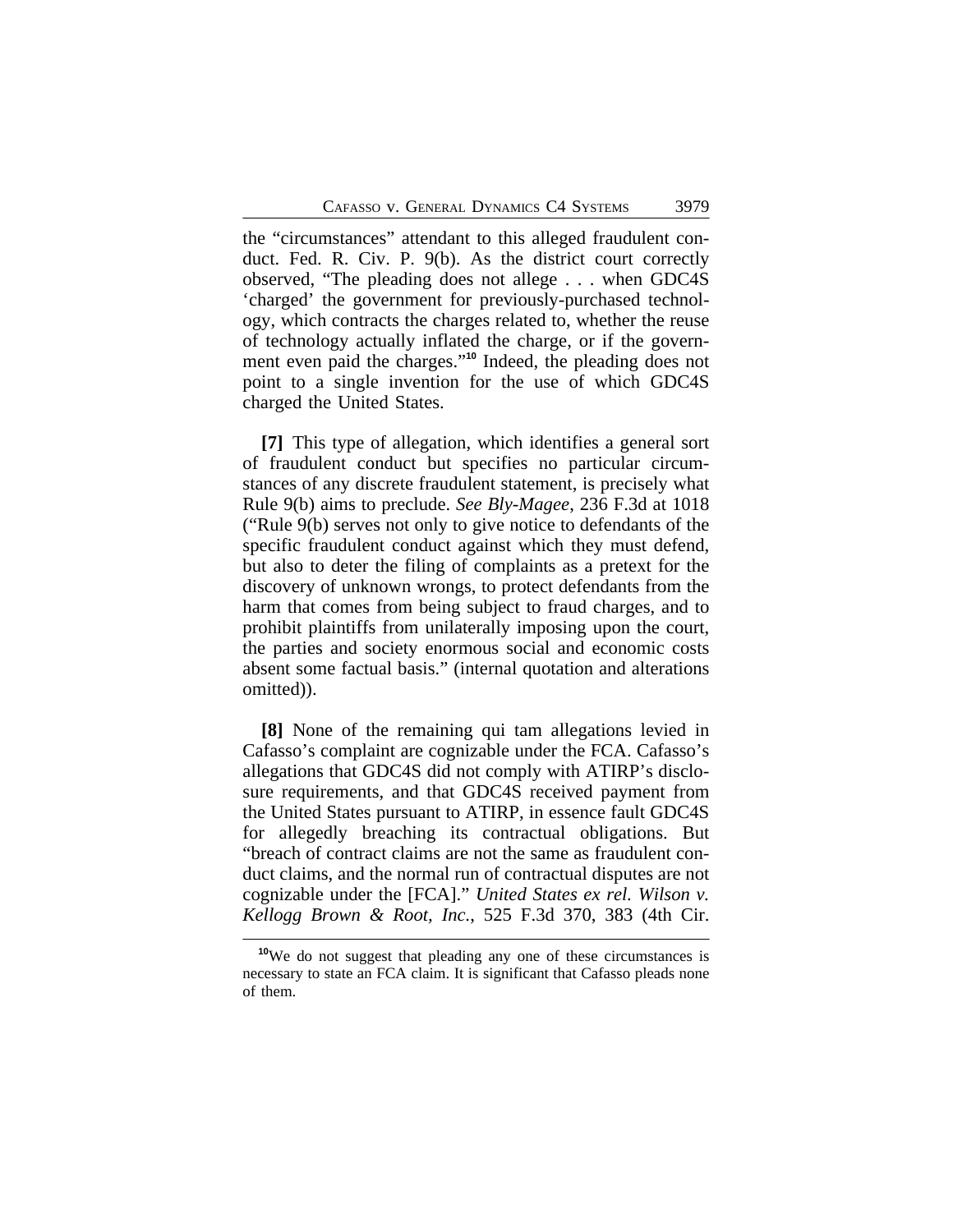2008). To be sure, Cafasso's complaint alleges unsavory conduct. But unsavory conduct is not, without more, actionable under the FCA. *See Aflatooni*, 314 F.3d at 1002 ("It is not enough . . . 'to describe a [fraudulent] scheme in detail but then to allege simply and without any stated reason . . . that claims requesting illegal payments must have been submitted.' " (quoting *Clausen*, 290 F.3d at 1311)); *Hopper*, 91 F.3d at 1265 ("It is not the case that any breach of contract, or violation of regulations or law, or receipt of money from the government where one is not entitled to receive the money, automatically gives rise to a claim under the FCA." (quoting the district court)).**<sup>11</sup>** Given Cafasso's failure to plead a false claim, we affirm the district court's dismissal of Cafasso's complaint.

#### **III**

We next consider the district court's denial of Cafasso's motion for leave to amend her complaint. Our review is for abuse of discretion. *United States ex rel. Lee v. SmithKline Beecham, Inc.*, 245 F.3d 1048, 1051 (9th Cir. 2001).

GDC4S brought its Rule 12(c) motion after nearly two years of discovery. Given that late stage of litigation, the district court suggested that Cafasso, rather than opposing the motion, instead seek to amend her pleading to cure the deficiencies identified in the motion. Acting on this suggestion, Cafasso moved to amend and tendered a 733-page proposed amended complaint. The district court denied Cafasso's motion for failure to comply with Rule 8(a), among other deficiencies.

**<sup>11</sup>**The United States Court of Appeals for the Fifth Circuit has wryly observed: "A hand in the cookie jar does not itself amount to fraud separate from the fib that the treat has been earned when in fact the chores remain undone." *United States ex rel. Grubbs v. Kanneganti*, 565 F.3d 180, 190 (5th Cir. 2009).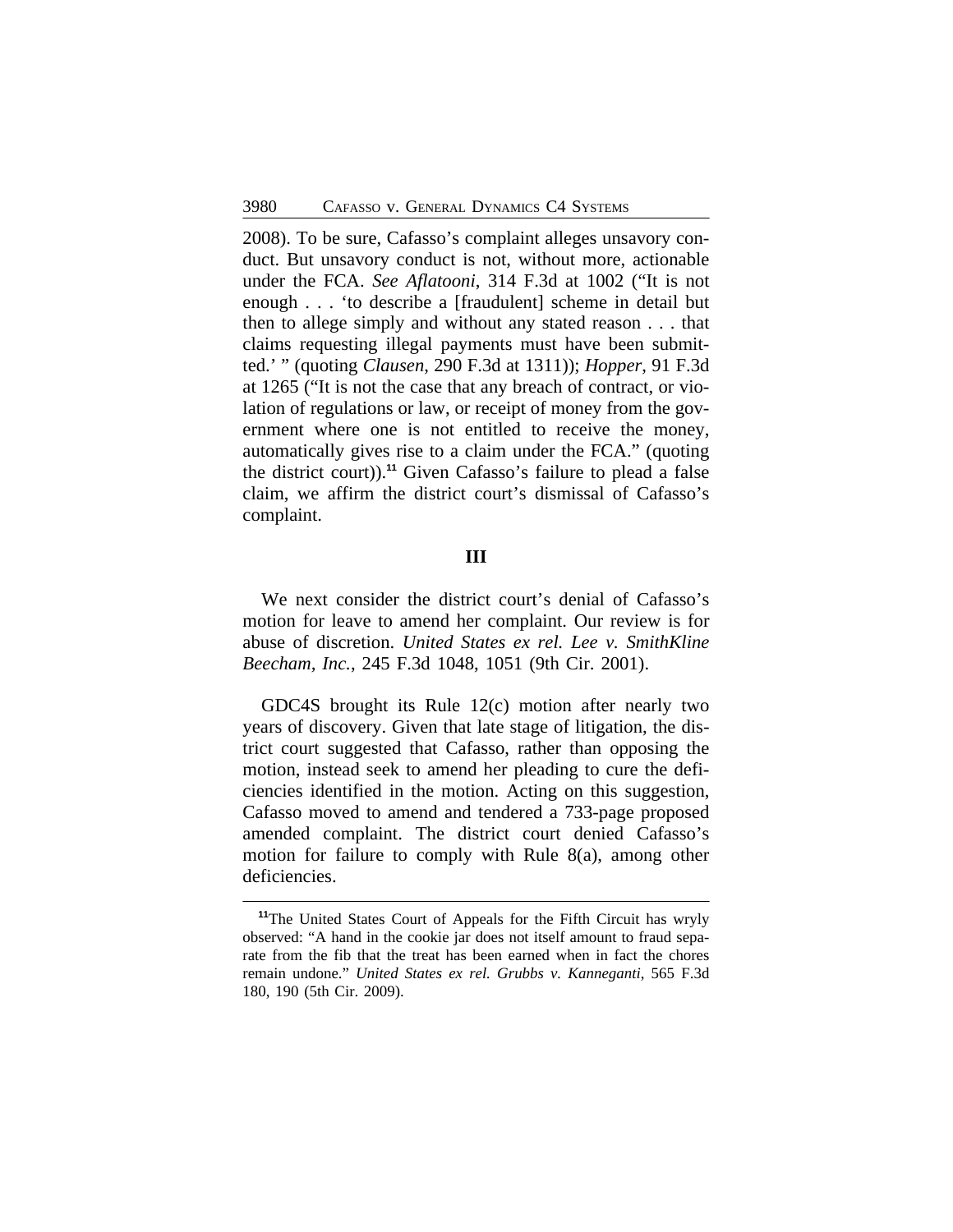**[9]** Normally, when a viable case may be pled, a district court should freely grant leave to amend. *Lipton v. Pathogenesis Corp.*, 284 F.3d 1027, 1039 (9th Cir. 2002). However, "liberality in granting leave to amend is subject to several limitations." *Ascon Props., Inc. v. Mobil Oil Co.*, 866 F.2d 1149, 1160 (9th Cir. 1989) (citing *DCD Programs, Ltd. v. Leighton*, 833 F.2d 183, 186 (9th Cir. 1987)). Those limitations include undue prejudice to the opposing party, bad faith by the movant, futility, and undue delay. *Id*. Further, "[t]he district court's discretion to deny leave to amend is particularly broad where plaintiff has previously amended the complaint." *Id*. (citing *Leighton*, 833 F.2d at 186; *Mir v. Fosburg*, 646 F.2d 342, 347 (9th Cir. 1980)).

**[10]** The district court was well within its discretion to deny leave to amend for several reasons. First, amendment would have been futile considering the proposed pleading's extraordinary prolixity. Rule 8(a) requires that a complaint contain "a short and plain statement of the claim showing that the pleader is entitled to relief." Fed. R. Civ. P. 8(a)(2). Although normally "verbosity or length is not by itself a basis for dismissing a complaint," *Hearns v. San Bernardino Police Dep't*, 530 F.3d 1124, 1131 (9th Cir. 2008), we have never held—and we know of no authority supporting the proposition—that a pleading may be of unlimited length and opacity. Our cases instruct otherwise. *See, e.g.*, *McHenry v. Renne*, 84 F.3d 1172, 1177-80 (9th Cir. 1996) (upholding a Rule 8(a) dismissal of a complaint that was "argumentative, prolix, replete with redundancy, and largely irrelevant"); *Hatch v. Reliance Ins. Co.*, 758 F.2d 409, 415 (9th Cir. 1985) (upholding a Rule 8(a) dismissal of a complaint that "exceeded 70 pages in length, [and was] confusing and conclusory"); *Nevijel v. North Coast Life Ins. Co.*, 651 F.2d 671, 674 (9th Cir. 1981) (holding that Rule 8(a) is violated when a complaint is excessively "verbose, confusing and almost entirely conclusory"); *Schmidt v. Herrmann*, 614 F.2d 1221, 1224 (9th Cir. 1980) (upholding a Rule 8(a) dismissal of "confusing, distracting, ambiguous, and unintelligible plead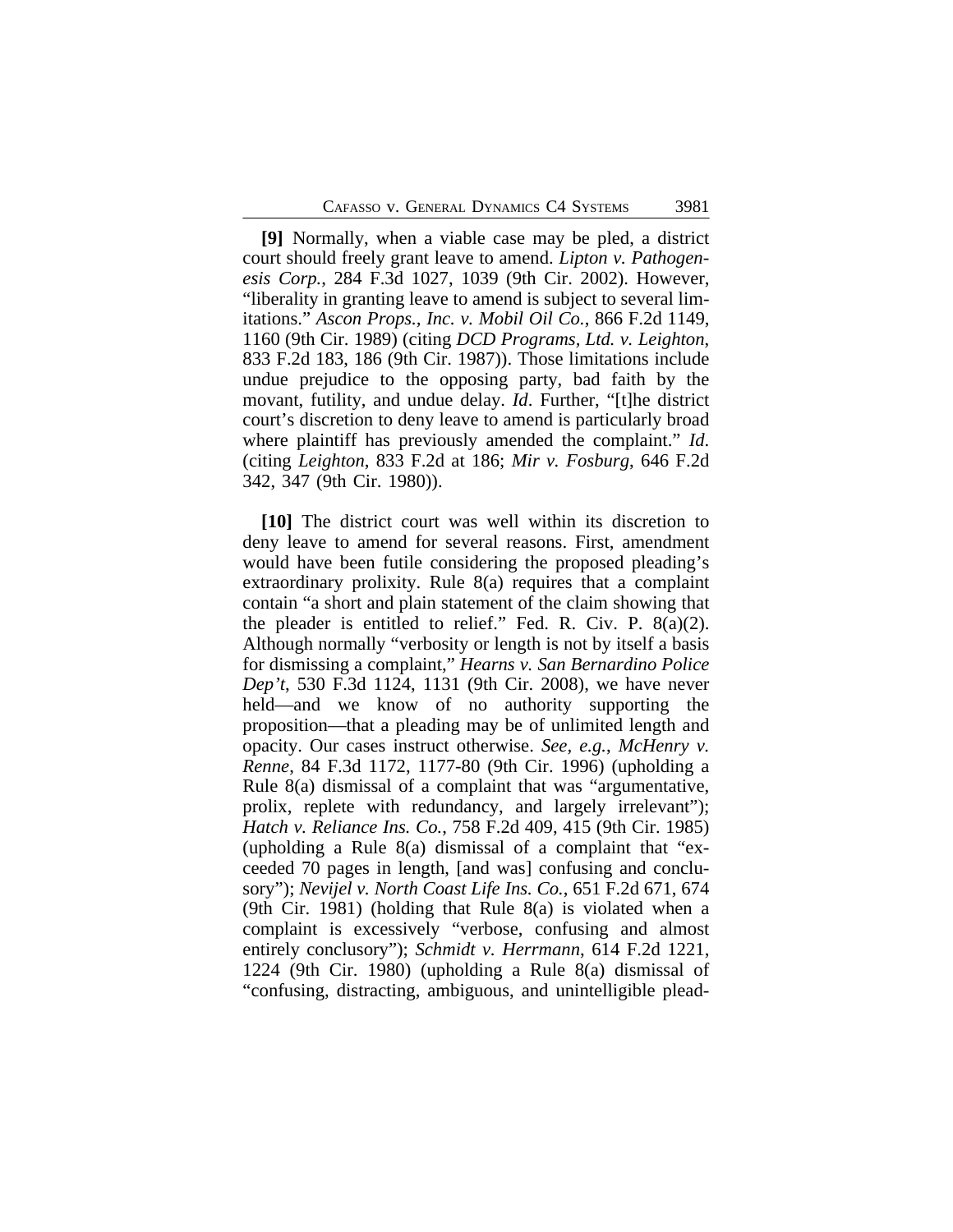ings"). While "the proper length and level of clarity for a pleading cannot be defined with any great precision," Rule 8(a) has "been held to be violated by a pleading that was needlessly long, or a complaint that was highly repetitious, or confused, or consisted of incomprehensible rambling." 5 Charles A. Wright & Arthur R. Miller, *Federal Practice & Procedure* § 1217 (3d ed. 2010). Our district courts are busy enough without having to penetrate a tome approaching the magnitude of *War and Peace* to discern a plaintiff 's claims and allegations.

**[11]** Second, a 733-page pleading prejudices the opposing party and may show bad faith of the movant, both valid grounds to deny leave to amend. *See Ascon Prop.*, 866 F.2d at 1160. Rather than straightforwardly stating her claims and allegations, Cafasso would burden her adversary with the onerous task of combing through a 733-page pleading just to prepare an answer that admits or denies such allegations, and to determine what claims and allegations must be defended or otherwise litigated. *See McHenry*, 84 F.3d at 1178 ("[T]he very prolixity of the complaint ma[kes] it difficult to determine just what circumstances were supposed to have given rise to the various causes of action."); *Mendez v. Draham*, 182 F. Supp. 2d 430, 433 (D.N.J. 2002) ("Only through superhuman patience, effort, and insight, could any attorney review the allegations of the Complaint and make paragraph-byparagraph responses."). As we have said,

Prolix, confusing complaints . . . impose unfair burdens on litigants and judges. . . . Defendants are . . . put at risk that . . . plaintiffs will surprise them with something new at trial which they reasonably did not understand to be in the case at all, and that res judicata effects of settlement or judgment will be different from what they reasonably expected. . . . The judge wastes half a day in chambers preparing the "short and plain statement" which Rule 8 obligated plaintiffs to submit. He then must manage the litiga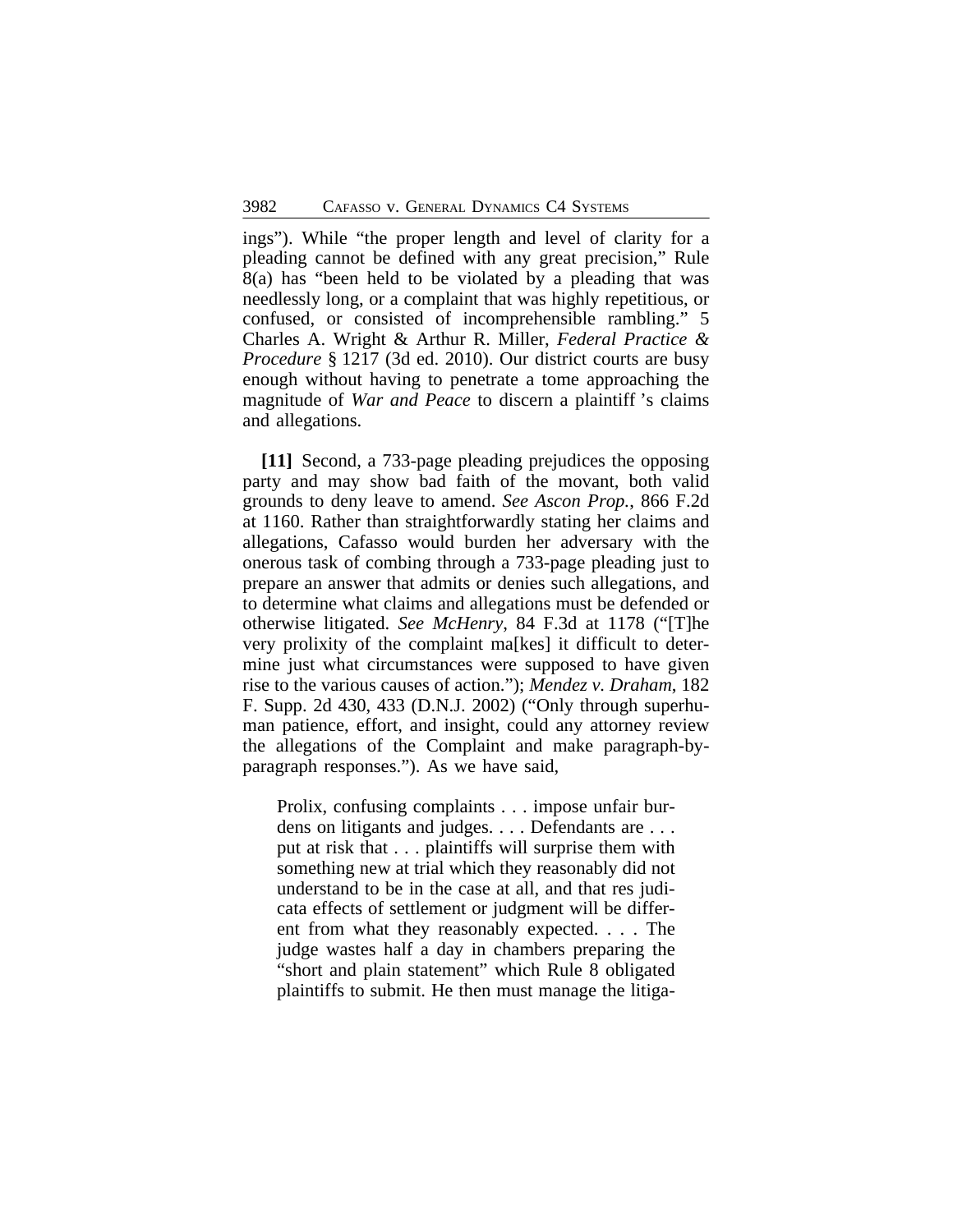tion without knowing what claims are made against whom. This leads to discovery disputes and lengthy trials, prejudicing litigants in other case who follow the rules, as well as defendants in the case in which the prolix pleading is filed.

*McHenry*, 84 F.3d at 1179-80. Further, Cafasso's proposed amendment sought to circumvent the district court's discovery order limiting her qui tam claim to allegations relating to the 37 inventions identified in her complaint.

**[12]** Citing our prior holding in *Hearns*, 503 F.3d at 1131, Cafasso argues that Rule 8(a) dismissals for excessive length are disfavored. At issue in *Hearns* was an 81-page complaint that, while "excessive [in] detail," was written with sufficient clarity and organization such that the defendants would "have no difficulty in responding to the claims." *Id.* at 1132. This case, however, is distinguishable. Cafasso's proposed complaint was more than nine times longer than the one before us in *Hearns*. Under these extraordinary circumstances, a district court has ample discretion to deny amendment. We affirm the district court's denial of Cafasso's motion to amend.

#### **IV**

The district court granted summary judgment in favor of GDC4S on Cafasso's claim that her employment was terminated in retaliation for her investigation of fraud at the company. *United States ex rel. Cafasso v. Gen. Dynamics C4 Sys., Inc.*, No. 06-1381, 2009 WL 1457036, at \*11-13 (D. Ariz. May 21, 2009). We review a grant of summary judgment de novo. *Universal Health Servs., Inc. v. Thompson*, 363 F.3d 1013, 1019 (9th Cir. 2004).

**[13]** The FCA protects employees from being "discharged, demoted, . . . or in any other manner discriminated against in the terms and conditions of employment . . . because of lawful acts done by the employee . . . in furtherance of an [FCA]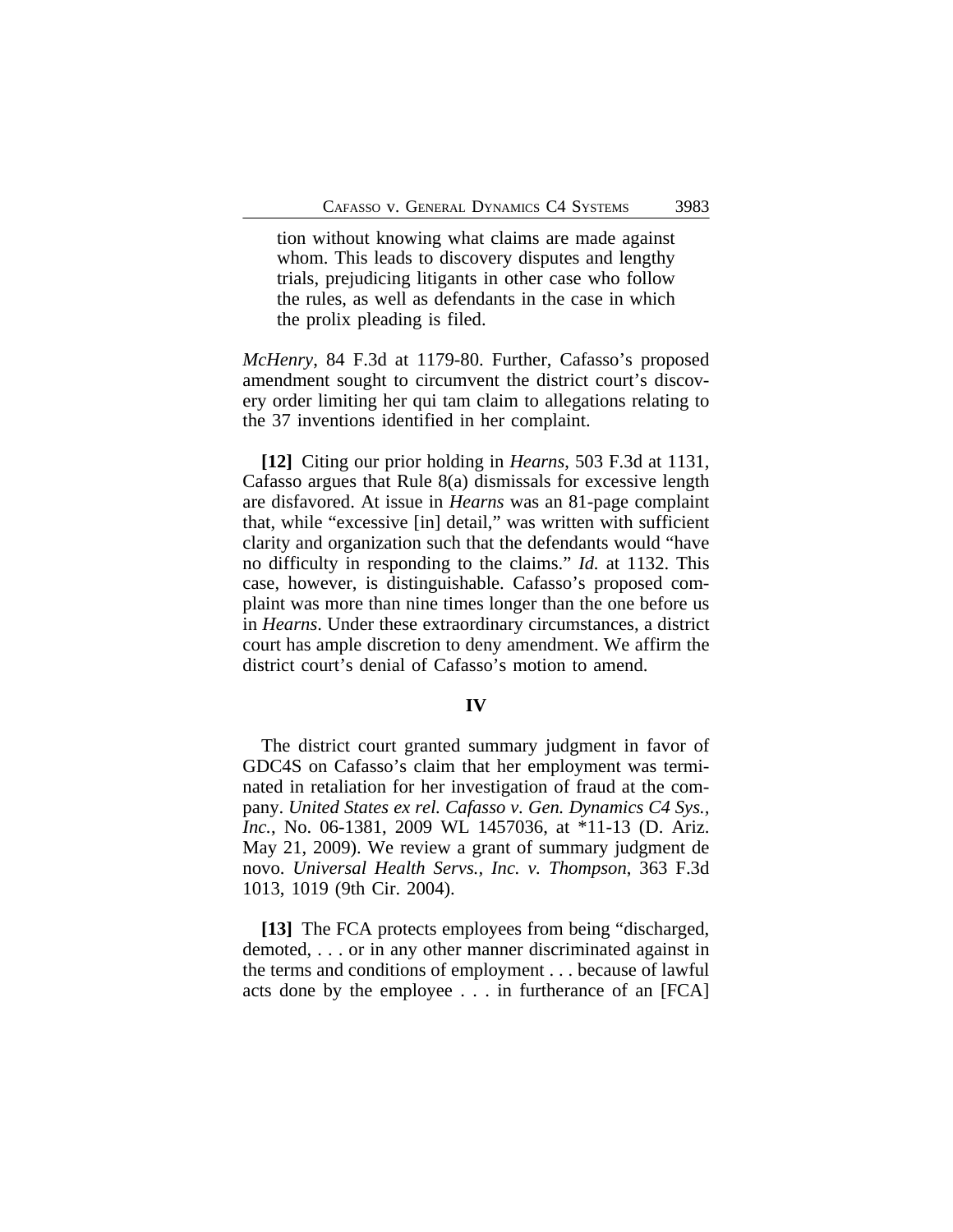action . . . , including investigation for, initiation of, testimony for, or assistance in an [FCA] action . . . ." § 3730(h). An FCA retaliation claim requires proof of three elements: "1) the employee must have been engaging in conduct protected under the Act; 2) the employer must have known that the employee was engaging in such conduct; and 3) the employer must have discriminated against the employee because of her protected conduct." *Hopper*, 91 F.3d at 1269.

Cafasso's complaint alleges that GDC4S dismantled the office in which she worked, causing her termination, in retaliation for her inquiries regarding the ATIRP-related fraud that she suspected. GDC4S, on the other hand, maintains that it eliminated Cafasso's department and position as part of a corporate reorganization unrelated to Cafasso's conduct, and that the official who decided to eliminate Cafasso's department and position did not know about her ATIRP-related inquiries.

**[14]** Cafasso's protected conduct giving rise to her claim for retaliation is, according to her complaint, a series of inquiries and requests for an audit or internal review occurring in 2004 and 2005.**<sup>12</sup>** GDC4S's allegedly discriminatory acts, according to the complaint, took place in early 2006: The decision to eliminate Cafasso's department was announced in early January, and Cafasso was informed that her employment

**<sup>12</sup>**We assume without deciding that Cafasso's conduct was "in furtherance of" an FCA action. § 3730(h). GDC4S has argued that Cafasso's ATIRP-related conduct is not protected because the fraud she suspected is not actionable under the FCA and her investigations could not reasonably have led to a viable FCA action. *See Hopper*, 91 F.3d at 1269 ("[T]he plaintiff must be investigating matters which are calculated, or reasonably could lead, to a viable FCA action." (citing *Neal v. Honeywell Inc.*, 33 F.3d 860, 864 (7th Cir. 1994))). *But see Moore v. Cal. Inst. of Tech. Jet Propulsion Lab.*, 275 F.3d 838, 845 (9th Cir. 2002) ("[A]n employee engages in protected activity where (1) the employee in good faith believes, and (2) a reasonable employee in the same or similar circumstances might believe, that the employer is possibly committing fraud against the government."). We need not decide this issue because we affirm the district court on other grounds.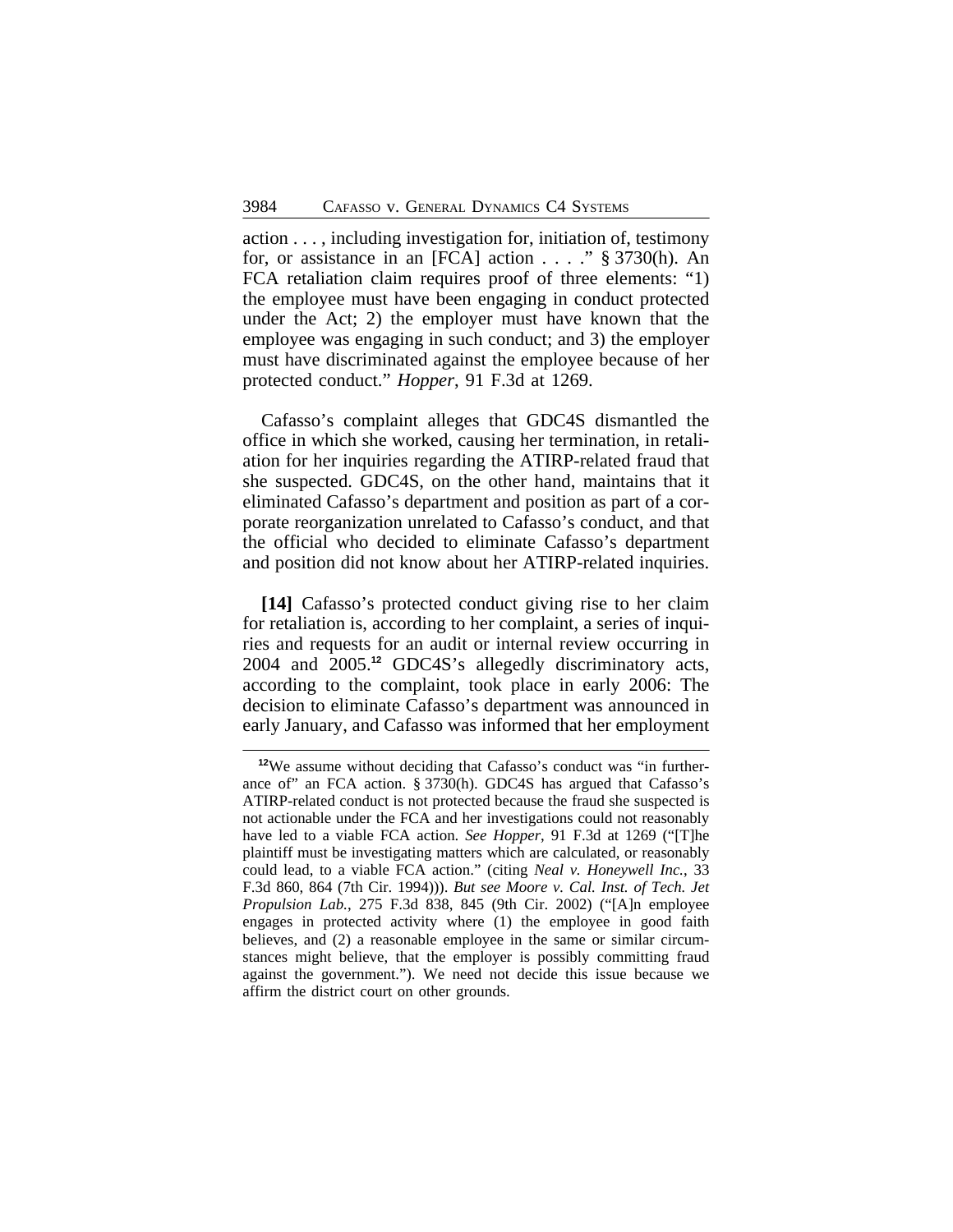would be terminated the following month.**<sup>13</sup>** But Cafasso has adduced no evidence that these acts were causally related to her ATIRP-related inquiries and requests. Christopher Marzilli, the GDC4S official who eliminated Cafasso's department and position, testified that he did not know of her inquiries and requests at the time of his allegedly retaliatory decision. And Cafasso admitted in deposition that she had no reason to disbelieve Marzilli's account.

**[15]** Cafasso defends her retaliation claim by speculating that other GDC4S officials who did know of her protected conduct may have poisoned Marzilli against her—the "cat's paw" theory of liability. *See generally Poland v. Chertoff*, 494 F.3d 1174, 1182-83 (2007). The only evidentiary support she offers is first, the fact that some GDC4S officials who were in a position to influence Marzilli knew of her ATIRP-related inquiries and requests, and second, the cryptic statement of a coworker that unspecified "people" had, for unknown reasons, "poisoned the water," "gotten to Chris Marzilli," and "placed a cloak of poison over [Cafasso's] office with Chris Marzilli." This evidence, without more, is not enough to sustain Cafasso's burden at summary judgment. To prove this theory at trial, Cafasso would have to establish that one of Marzilli's subordinates, in response to Cafasso's protected activity, "set[ ] in motion" Marzilli's decision to eliminate Cafasso's department and job, and that the subordinate "influenced or was involved in the decision or decisionmaking process." *Poland*, 494 F.3d at 1182. The evidence adduced by Cafasso establishes only that this set of events could conceivably have occurred; it does not give rise to a reasonable inference that it did in fact occur. To find liability on this evidence

**<sup>13</sup>**Cafasso's brief alleges a further retaliatory act: that GDC4S interfered with her efforts to find a new job within the company in the spring of 2006. This allegation does not appear in her complaint, so we will not entertain it here. *See Pickern v. Pier 1 Imps. (U.S.), Inc.*, 457 F.3d 963, 968-69 (9th Cir. 2006) (holding that new allegations must be raised by amended pleading).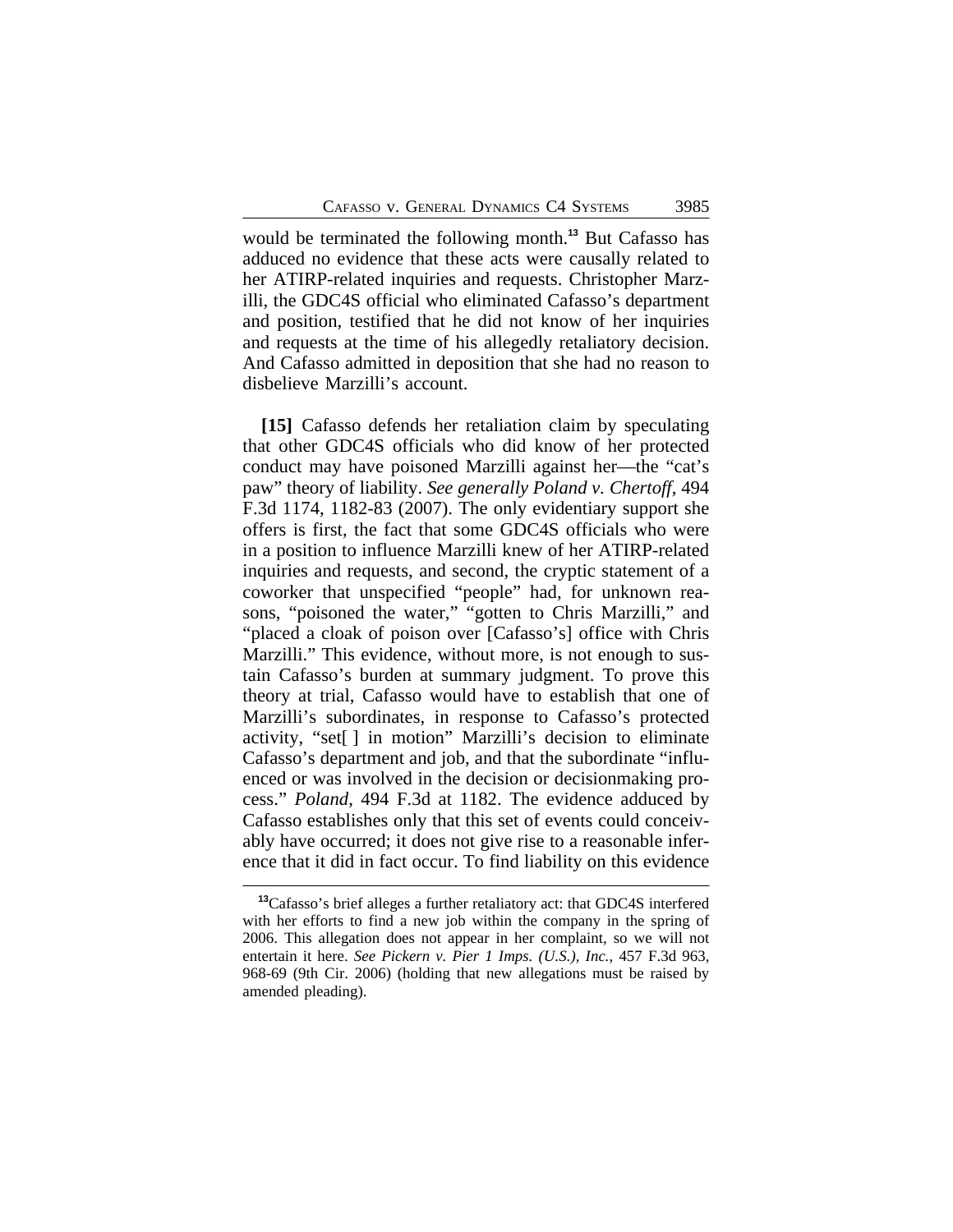would require undue speculation. To survive summary judgment, a plaintiff must set forth non-speculative evidence of specific facts, not sweeping conclusory allegations. *Mackie v. Rieser*, 296 F.3d 909, 915-16 (9th Cir. 2002); *Leer v. Murphy*, 844 F.2d 628, 634 (9th Cir. 1988). We affirm the district court's grant of summary judgment to GDC4S on Cafasso's FCA retaliation claim.**<sup>14</sup>**

#### **V**

The district court also granted summary judgment to GDC4S on its counterclaim that Cafasso's appropriation of electronic documents and files violated a confidentiality agreement that Cafasso executed at the start of her GDC4S employment. *Cafasso*, 2009 WL 1457036, at \*13-15.

The confidentiality agreement provides:

During the time of my employment by [GDC4S], I will not disclose or use any Confidential Information except to the extent I am required to disclose or use such Confidential Information in the performance for [sic] my assigned duties for [GDC4S]; and I will use my best efforts to safeguard the Confidential Information and protect it against disclosure, misuse, espionage, loss and theft.

After the termination of my employment . . . , I will not use any Confidential Information or disclose any

**<sup>14</sup>**Our holding is supported by the Supreme Court's recent decision in *Staub v. Proctor Hospital*, 131 S. Ct. 1186 (2011). There, the Court held that plaintiff Vincent Staub had proven employment discrimination on the "cat's paw" theory by producing evidence that his supervisors' actions "were motivated by hostility toward [his] military obligations" and "were causal factors underlying [the] decision to fire [him]." *Id*. at 1194. Further, "there was evidence that both [supervisors] had the specific intent to cause Staub to be terminated." *Id*. Cafasso lacks the causal evidence that was dispositive in *Staub*.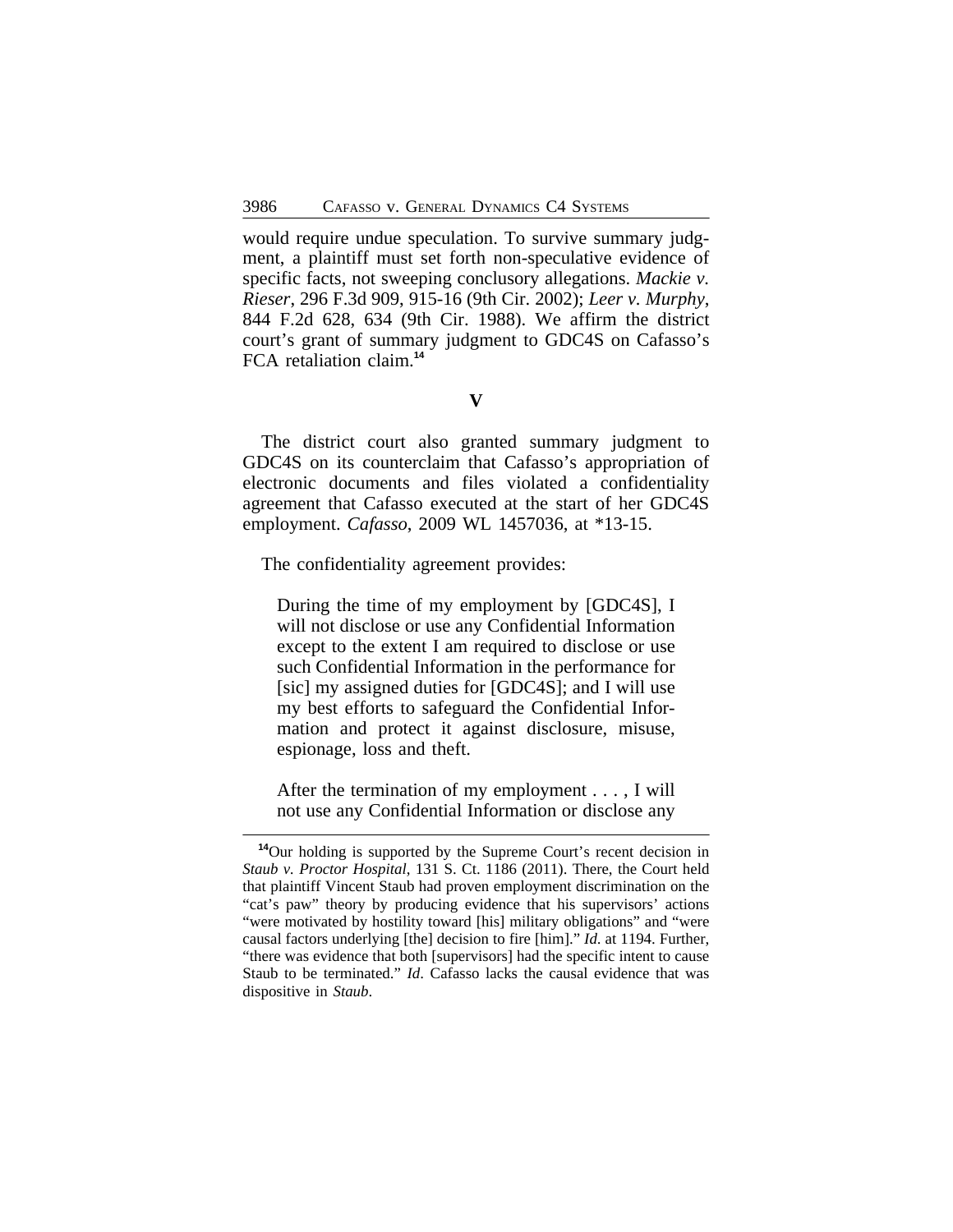Confidential Information to any person or entity who is not specifically authorized by [GDC4S] to receive it. . . .

I will not remove any such materials from [GDC4S's] premises without the prior written consent of a corporate officer of [GDC4S]. Upon the termination of my employment with [GDC4S], or at any time requested, I shall promptly deliver to [GDC4S] all such materials and copies thereof in my possession an control.

Cafasso admits that the files she appropriated had information covered by the agreement. While not disputing that taking GDC4S files violated the agreement's terms, Cafasso nonetheless urges us to adopt a public policy exception to enforcement of such contracts that would allow relators to disclose confidential information in furtherance of an FCA action.

Although we see some merit in the public policy exception that Cafasso proposes, we need not decide whether to adopt it here. Even were we to adopt such an exception, it would not cover Cafasso's conduct given her vast and indiscriminate appropriation of GDC4S files. Cafasso copied nearly eleven gigabytes of data—tens of thousands of pages. She decided which GDC4S documents to copy by browsing through folders related to technology and technology development, and, she testified, "if I saw something that I thought actually could apply and should be investigated, *I just grabbed the whole folder*" (emphasis added). Further, she scanned only file names and "did not look at any individual documents at all." Swept up in this unselective taking of documents were attorney-client privileged communications, trade secrets belonging to GDC4S and other contractors, internal research and development information, sensitive government information, and at least one patent application that the Patent Office had placed under a secrecy order.<sup>15</sup> An exception broad

**<sup>15</sup>**Cafasso seeks to excuse her conduct on the grounds that she was in contact with, and providing information to, government investigators. This neither explains nor excuses the overbreadth of her seizure of documents.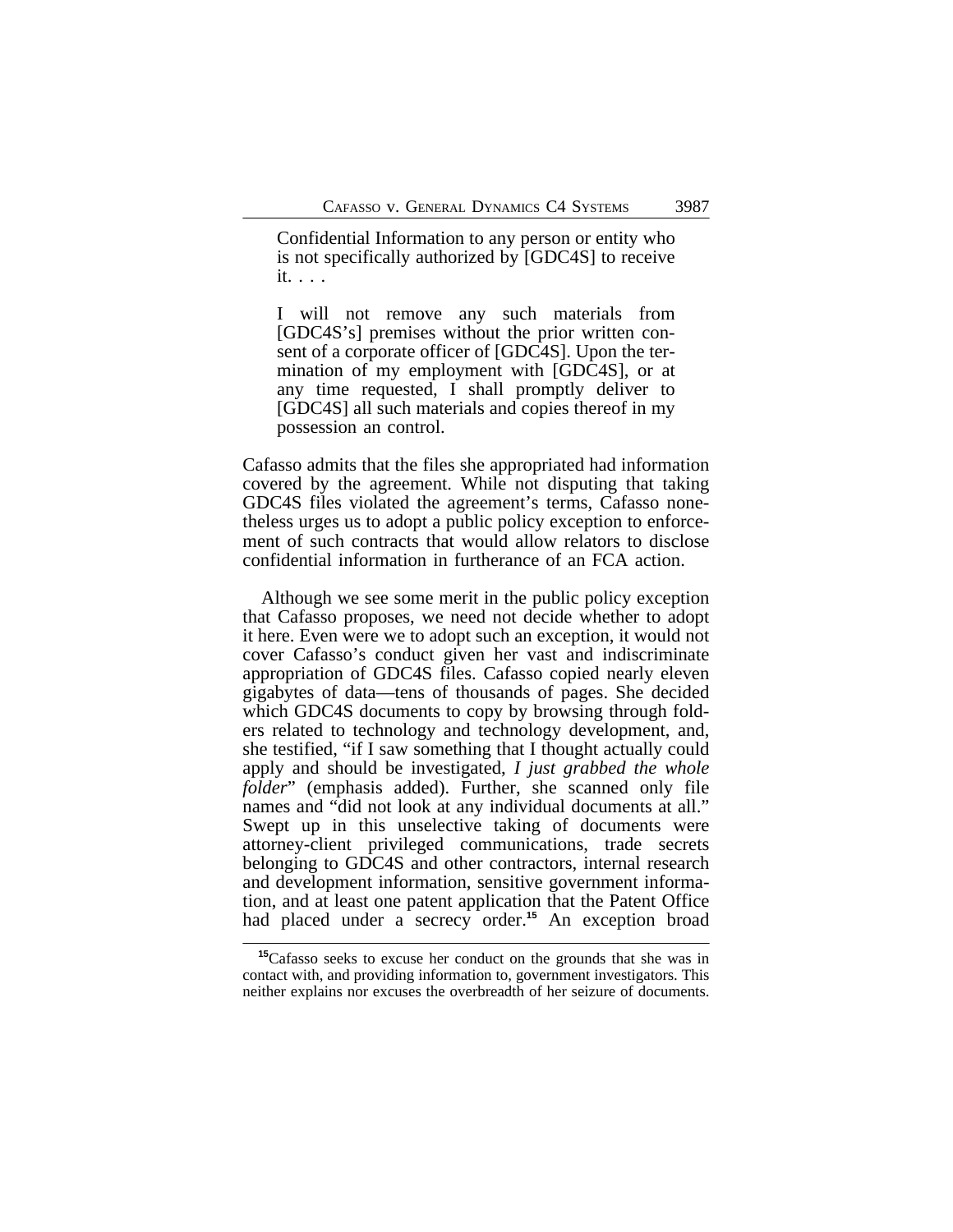enough to protect the scope of Cafasso's massive document gather in this case would make all confidentiality agreements unenforceable as long as the employee later files a qui tam action. *See JDS Uniphase Corp. v. Jennings*, 473 F. Supp. 2d 697, 702 (E.D. Va. 2007) ("[E]mployees would feel free to haul away proprietary documents, computers, or hard drives, in contravention of their confidentiality agreements, knowing they could later argue they needed the documents to pursue suits against employers . . . .").

**[16]** Were we to adopt a public policy exception to confidentiality agreements to protect relators—a matter we reserve for another day—those asserting its protection would need to justify why removal of the documents was reasonably necessary to pursue an FCA claim. Cafasso has made no such particularized showing. The need to facilitate valid claims does not justify the wholesale stripping of a company's confidential documents. Although courts perhaps should consider in particular instances for particular documents whether confidentiality policies must give way to the needs of FCA litigation for the public's interest, Cafasso's grabbing of tens of thousands of documents here is overbroad and unreasonable, and cannot be sustained by reference to a public policy exception. We affirm the district court's grant of summary judgment on GDC4S's contract claim.

## **VI**

Finally, we consider the district court's award of attorneys' fees to GDC4S for having prevailed on its contract claim. *United States ex rel. Cafasso v. Gen. Dynamics C4 Sys., Inc.*, No. 06-1381, 2009 WL 3723087 (D. Ariz. Nov. 4, 2009). We review a fee award for abuse of discretion. *Guy v. City of San Diego*, 608 F.3d 582, 586 (9th Cir. 2010).

**[17]** We take seriously Cafasso's concern that awarding fees against a qui tam claimant may chill prospective relators from exposing frauds on the government. This consideration